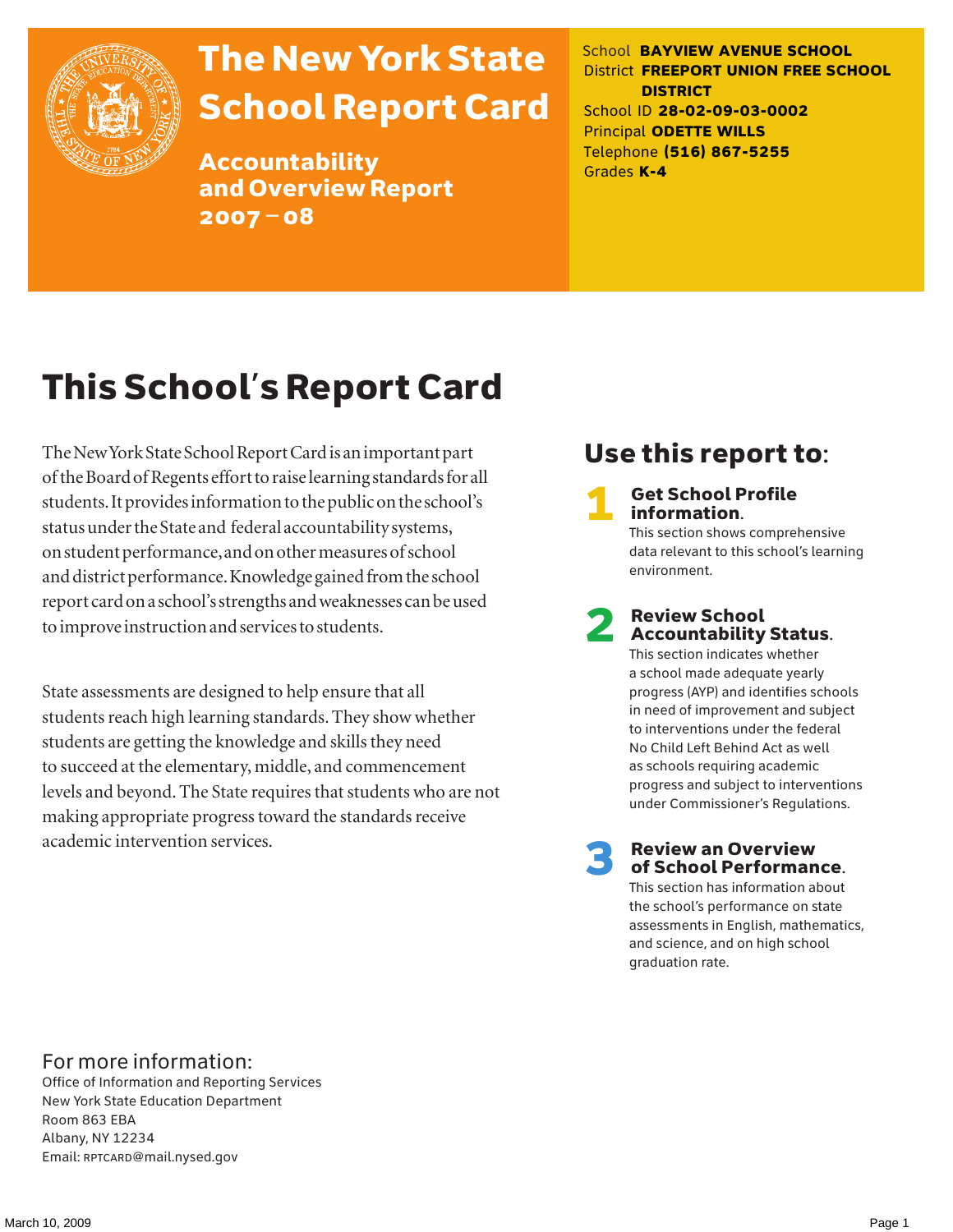School **BAYVIEW AVENUE SCHOOL** District **FREEPORT UNION FREE SCHOOL DISTRICT** School ID **28-02-09-03-0002**

### School Profile

This section shows comprehensive data relevant to this school's learning environment, including information about enrollment, average class size, and teacher qualifications.

### Enrollment

|                            | $2005 - 06$ | 2006-07     | $2007 - 08$ |
|----------------------------|-------------|-------------|-------------|
| Pre-K                      | 0           | $\Omega$    | 0           |
| Kindergarten               | 0           | 46          | 44          |
| Grade 1                    | 136         | 135         | 135         |
| Grade 2                    | 120         | 132         | 125         |
| Grade 3                    | 130         | 116         | 133         |
| Grade 4                    | 138         | 124         | 114         |
| Grade 5                    | 0           | 0           | 0           |
| Grade 6                    | 0           | 0           | 0           |
| <b>Ungraded Elementary</b> | 0           | $\mathbf 0$ | $\Omega$    |
| Grade 7                    | 0           | $\mathbf 0$ | 0           |
| Grade 8                    | 0           | 0           | 0           |
| Grade 9                    | 0           | 0           | 0           |
| Grade 10                   | 0           | 0           | 0           |
| Grade 11                   | 0           | 0           | 0           |
| Grade 12                   | 0           | 0           | 0           |
| <b>Ungraded Secondary</b>  | 0           | 0           | 0           |
| Total K-12                 | 524         | 553         | 551         |

### Enrollment Information

*Enrollment* counts are as of Basic Educational Data System (BEDS) day, which is typically the first Wednesday of October of the school year. Students who attend BOCES programs on a part-time basis are included in a school's enrollment. Students who attend BOCES on a full-time basis or who are placed full time by the district in an out-of-district placement are not included in a school's enrollment. Students classified by schools as "pre-first" are included in first grade counts.

### Average Class Size

|                       | $2005 - 06$ | $2006 - 07$ | $2007 - 08$ |
|-----------------------|-------------|-------------|-------------|
| <b>Common Branch</b>  | 19          | 19          | 19          |
| Grade 8               |             |             |             |
| English               |             |             |             |
| <b>Mathematics</b>    |             |             |             |
| Science               |             |             |             |
| <b>Social Studies</b> |             |             |             |
| Grade 10              |             |             |             |
| English               |             |             |             |
| <b>Mathematics</b>    |             |             |             |
| Science               |             |             |             |
| <b>Social Studies</b> |             |             |             |

### Average Class Size Information

*Average Class Size* is the total registration in specified classes divided by the number of those classes with registration. *Common Branch* refers to self-contained classes in Grades 1–6.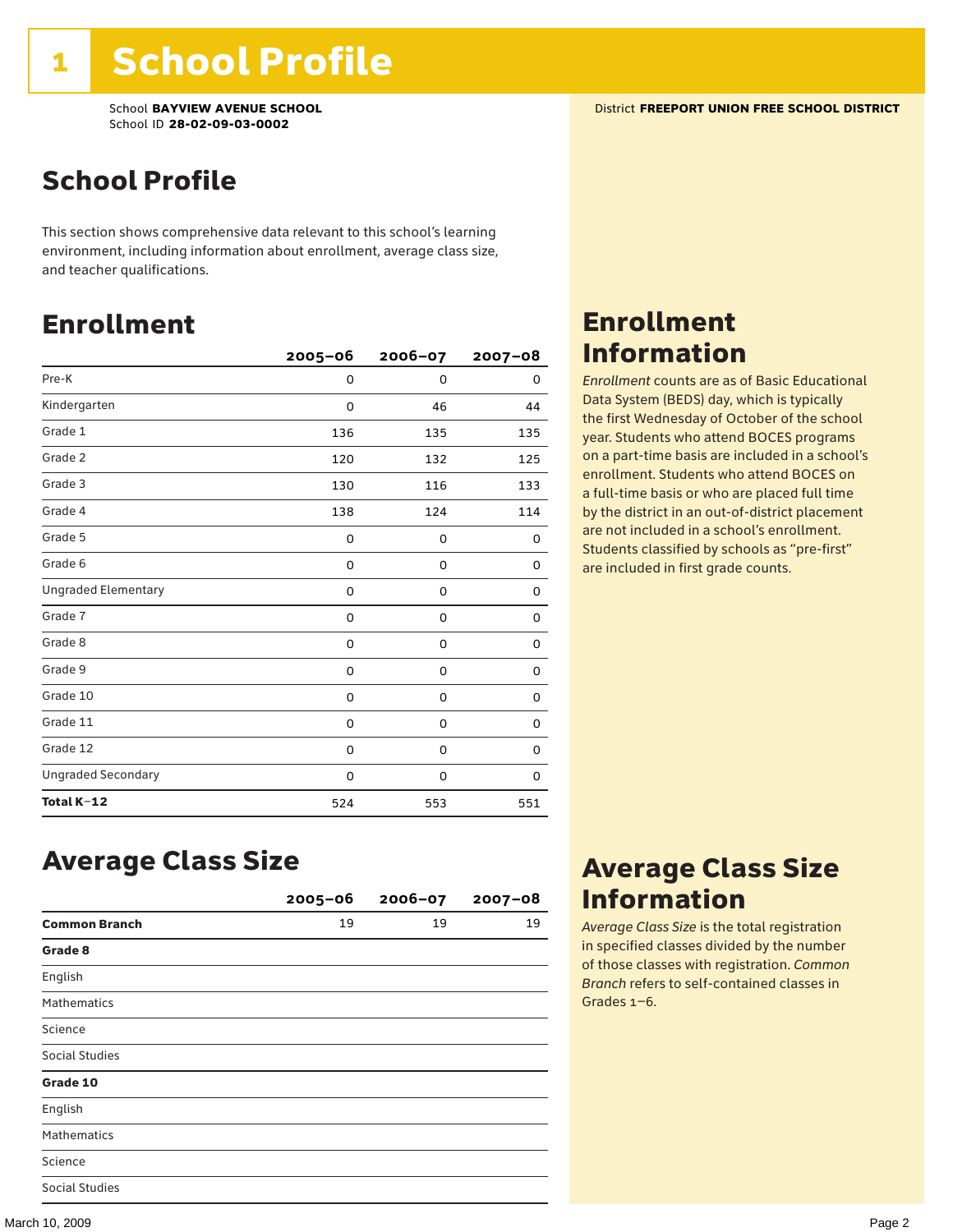### Demographic Factors

|                                                    | $2005 - 06$ |      |     | 2006-07 |     | $2007 - 08$ |
|----------------------------------------------------|-------------|------|-----|---------|-----|-------------|
|                                                    | #           | %    | #   | %       | #   | %           |
| Eligible for Free Lunch                            | 224         | 43%  | 227 | 41%     | 186 | 34%         |
| Reduced-Price Lunch                                | 55          | 10%  | 54  | 10%     | 60  | 11%         |
| Student Stability*                                 |             | 100% |     | 94%     |     | 100%        |
| Limited English Proficient                         | 161         | 31%  | 145 | 26%     | 112 | 20%         |
| <b>Racial/Ethnic Origin</b>                        |             |      |     |         |     |             |
| American Indian or Alaska Native                   | 0           | 0%   | 0   | 0%      | 0   | 0%          |
| <b>Black or African American</b>                   | 188         | 36%  | 199 | 36%     | 192 | 35%         |
| Hispanic or Latino                                 | 276         | 53%  | 295 | 53%     | 307 | 56%         |
| Asian or Native<br>Hawaiian/Other Pacific Islander | 8           | 2%   | 0   | 0%      | 9   | 2%          |
| White                                              | 52          | 10%  | 48  | 9%      | 43  | 8%          |
| Multiracial**                                      | N/A         | N/A  | 11  | 2%      | 0   | 0%          |

\* Available only at the school level.

\*\* Multiracial enrollment data were not collected statewide in the 2005-06 school year.

### Attendance and Suspensions

|                            |    | $2004 - 05$   |   | $2005 - 06$   |   | $2006 - 07$ |  |
|----------------------------|----|---------------|---|---------------|---|-------------|--|
|                            | #  | $\frac{0}{0}$ | # | $\frac{0}{6}$ | # | %           |  |
| Annual Attendance Rate     |    | 94%           |   | 94%           |   | 96%         |  |
| <b>Student Suspensions</b> | 15 | 3%            |   | 2%            |   | 1%          |  |

### Demographic Factors Information

*Eligible for Free Lunch* and *Reduced*-*Price Lunch* percentages are determined by dividing the number of approved lunch applicants by the Basic Educational Data System (BEDS) enrollment in full-day Kindergarten through Grade 12. *Eligible for Free Lunch* and *Limited English Proficient* counts are used to determine *Similar Schools* groupings within a *Need*/*Resource Capacity* category. *Student Stability* is the percentage of students in the highest grade in a school who were also enrolled in that school at any time during the previous school year. (For example, if School A, which serves Grades 6–8, has 100 students enrolled in Grade 8 this year, and 92 of those 100 students were also enrolled in School A last year, the stability rate for the school is 92 percent.)

### Attendance and Suspensions Information

*Annual Attendance Rate* is determined by dividing the school's total actual attendance by the total possible attendance for a school year. A school's actual attendance is the sum of the number of students in attendance on each day the school was open during the school year. Possible attendance is the sum of the number of enrolled students who should have been in attendance on each day the school was open during the school year. *Student Suspension* rate is determined by dividing the number of students who were suspended from school (not including in-school suspensions) for one full day or longer anytime during the school year by the Basic Educational Data System (BEDS) day enrollments for that school year. A student is counted only once, regardless of whether the student was suspended one or more times during the school year.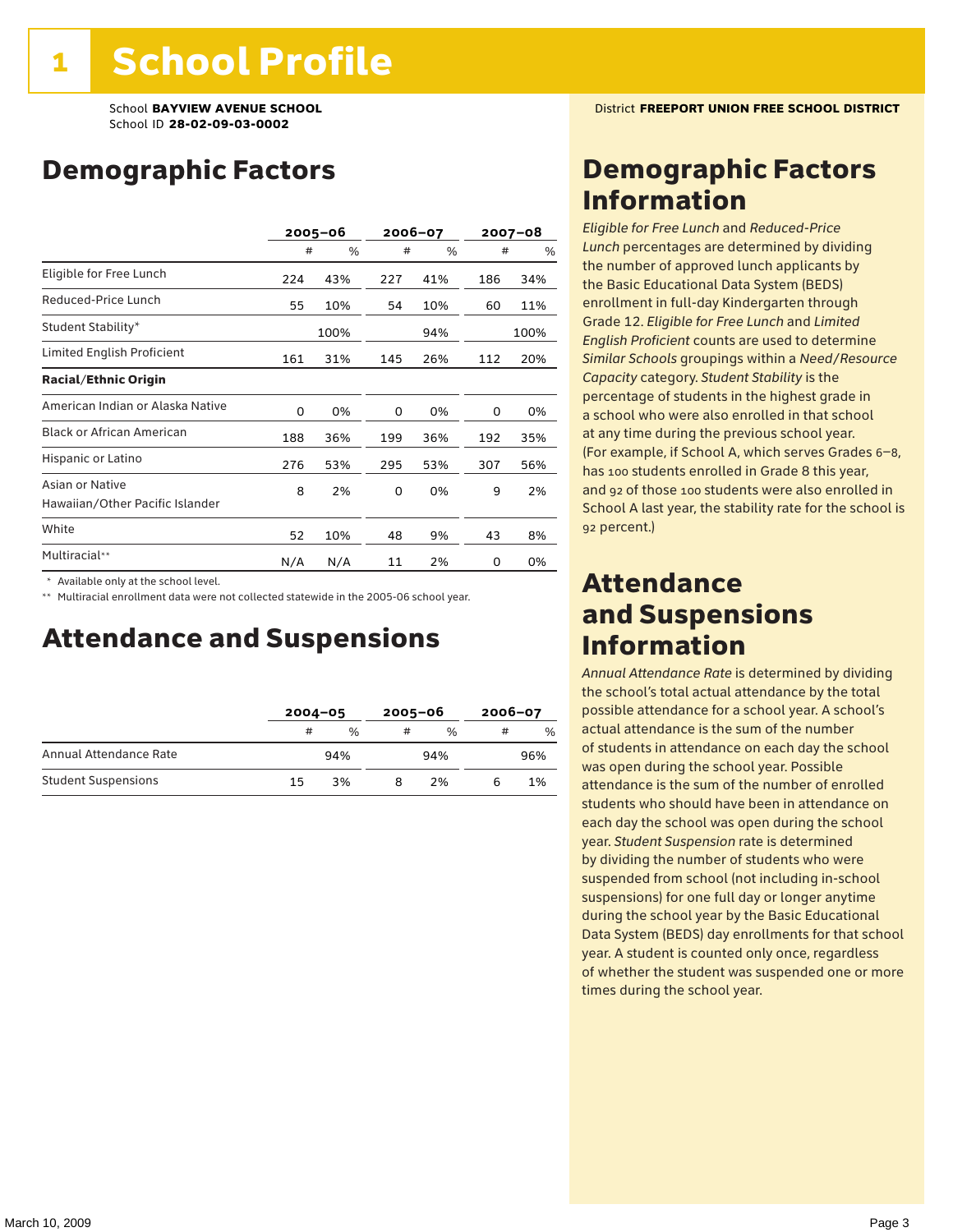### Teacher Qualifications

|                                                                        | $2005 - 06$ | $2006 - 07$ | $2007 - 08$ |
|------------------------------------------------------------------------|-------------|-------------|-------------|
| <b>Total Number of Teachers</b>                                        | 47          | 47          | 46          |
| Percent with No Valid<br>Teaching Certificate                          | 0%          | 0%          | 0%          |
| Percent Teaching Out<br>of Certification                               | 0%          | 0%          | 0%          |
| Percent with Fewer Than<br>Three Years of Experience                   | 13%         | 13%         | 4%          |
| Percentage with Master's Degree<br>Plus 30 Hours or Doctorate          | 45%         | 47%         | 43%         |
| <b>Total Number of Core Classes</b>                                    | 168         | 71          | 76          |
| Percent Not Taught by<br><b>Highly Qualified Teachers</b>              | 0%          | 0%          | 0%          |
| <b>Total Number of Classes</b>                                         | 81          | 94          | 92          |
| Percent Taught by Teachers Without<br><b>Appropriate Certification</b> | 0%          | 0%          | 0%          |

### Teacher Turnover Rate

|                                                                       | $2004 - 05$ | 2005-06 | $2006 - 07$ |
|-----------------------------------------------------------------------|-------------|---------|-------------|
| Turnover Rate of Teachers with Fewer<br>than Five Years of Experience | 40%         | በ%      | 29%         |
| Turnover Rate of All Teachers                                         | 19%         | 9%      | 15%         |

### Staff Counts

|                                       | $2005 - 06$ | $2006 - 07$ | $2007 - 08$ |
|---------------------------------------|-------------|-------------|-------------|
| <b>Total Other Professional Staff</b> |             |             |             |
| Total Paraprofessionals*              | N/A         | N/A         | N/A         |
| <b>Assistant Principals</b>           |             |             |             |
| Principals                            |             |             |             |

\* Not available at the school level.

### Teacher Qualifications Information

The *Percent Teaching Out of Certification* is the percent doing so more than on an incidental basis; that is, the percent teaching for more than five periods per week outside certification.

*Core Classes* are primarily K-6 common branch, English, mathematics, science, social studies, art, music, and foreign languages. The number of K-6 common branch core classes is multiplied by five so that these core class counts are weighted the same as counts for middle- and secondary-level teachers who report five classes per day. To be *Highly Qualified*, a teacher must have at least a Bachelor's degree, be certified to teach in the subject area, and show subject matter competency.

### Teacher Turnover Rate Information

*Teacher Turnover Rate* for a specified school year is the number of teachers in that school year who were not teaching in the following school year divided by the number of teachers in the specified school year, expressed as a percentage.

### Staff Counts Information

*Other Professionals* includes administrators, guidance counselors, school nurses, psychologists, and other professionals who devote more than half of their time to non-teaching duties. Teachers who are shared between buildings within a district are reported on the district report only.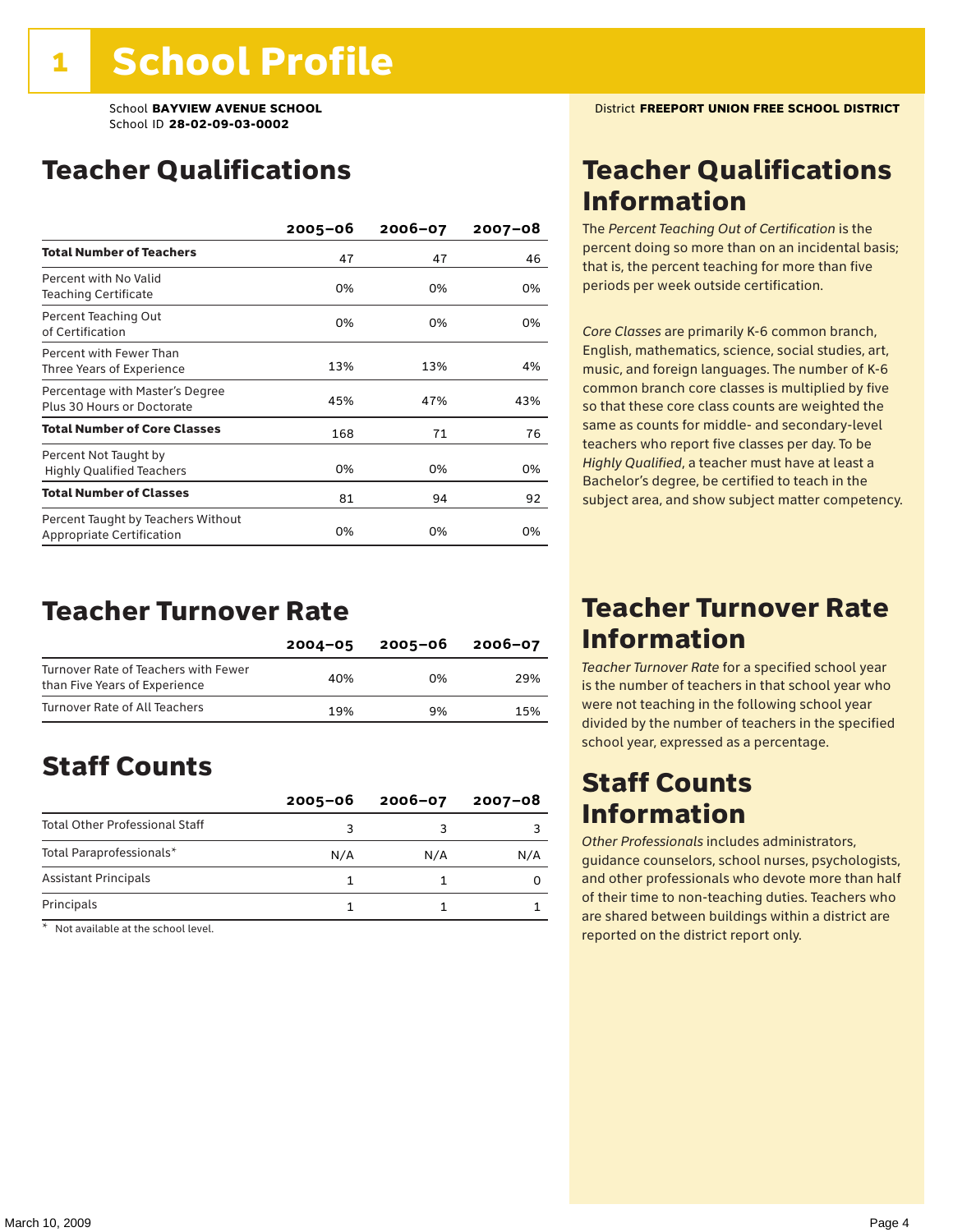### Understanding How Accountability Works in New York State

The federal No Child Left Behind (NCLB) Act requires that states develop and report on measures of student proficiency in 1) English language arts (ELA), in 2) mathematics, and on 3) a third indicator. In New York State in 2007–08, the third indicator is science at the elementary/middle level and graduation rate at the secondary level. Schools or districts that meet predefined goals on these measures are making Adequate Yearly Progress (AYP).



For more information about accountability in New York State, visit: www.emsc.nysed.gov/irts/accountability/home.shtml

#### 1 English Language Arts (ELA)

To make AYP in ELA, every accountability group must make AYP. For a group to make AYP, it must meet the participation *and* the performance criteria.

#### A Participation Criterion

At the elementary/middle level, 95 percent of Grades 3–8 students enrolled during the test administration period in each group with 40 or more students must be tested on the New York State Testing Program (NYSTP) in ELA or, if appropriate, the New York State English as a Second Language Achievement Test (NYSESLAT), or the New York State Alternate Assessment (NYSAA) in ELA. At the secondary level, 95 percent of seniors in 2007–08 in each accountability group with 40 or more students must have taken an English examination that meets the students' graduation requirement.

#### B Performance Criterion

At the elementary/middle level, the Performance Index (PI) of each group with 30 or more continuously enrolled tested students must equal or exceed its Effective Annual Measurable Objective (AMO) or the group must make Safe Harbor. (NYSESLAT is used only for participation.) At the secondary level, the PI of each group in the 2004 cohort with 30 or more members must equal or exceed its Effective AMO or the group must make Safe Harbor. To make Safe Harbor, the PI of the group must equal or exceed its Safe Harbor Target and the group must qualify for Safe Harbor using the third indicator, science or graduation rate.

#### 2 Mathematics

The same criteria for making AYP in ELA apply to mathematics. At the elementary/middle level, the measures used to determine AYP are the NYSTP and the NYSAA in mathematics. At the secondary level, the measures are mathematics examinations that meet the students' graduation requirement.

#### 3 Third Indicator

In addition to English language arts and mathematics, the school must also make AYP in a third area of achievement. This means meeting the criteria in science at the elementary/middle level and the criteria in graduation rate at the secondary level.

Elementary/Middle-Level Science: To make AYP, the All Students group must meet the participation criterion *and* the performance criterion.

#### A Participation Criterion

Eighty percent of students in Grades 4 and/or 8 enrolled during the test administration period in the All Students group, if it has 40 or more students, must be tested on an accountability measure. In Grade 4, the measures are the Grade 4 elementary-level science test and the Grade 4 NYSAA in science. In Grade 8 science, the measures are the Grade 8 middle-level science test, Regents science examinations, and the Grade 8 NYSAA in science.

#### B Performance Criterion

The PI of the All Students group must equal or exceed the State Science Standard (100) or the Science Progress Target.

Qualifying for Safe Harbor in Elementary/Middle-Level ELA and Math: To qualify, the PI must equal or exceed the State Science Standard or the Science Progress Target in elementary/middle-level science for that group.

Secondary-Level Graduation Rate: For a school to make AYP in graduation rate, the percent of students in the 2003 graduation-rate total cohort in the All Students group earning a high school diploma by August 31, 2007 must equal or exceed the Graduation-Rate Standard (55%) or the Graduation-Rate Progress Target.

Qualifying for Safe Harbor in Secondary-Level ELA and Math: To qualify, the percent of the 2003 graduation-rate total cohort earning a local diploma by August 31, 2007 must equal or exceed the Graduation-Rate Standard (55%) or the Graduation-Rate Progress Target for that group.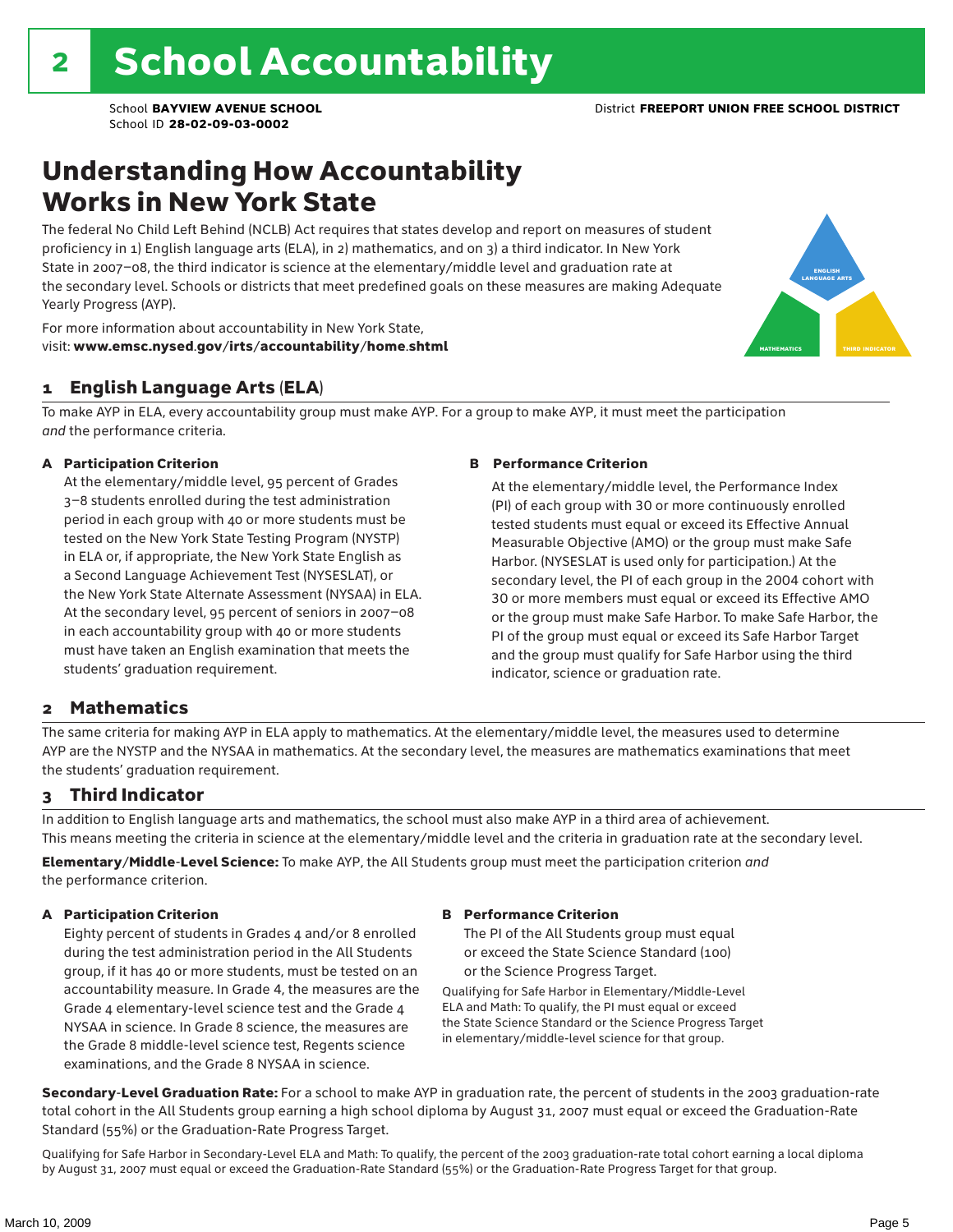# Useful Terms for Understanding Accountability

#### Accountability Cohort for English and Mathematics

The 2004 school accountability cohort consists of all students who first entered Grade 9 anywhere in the 2004–05 school year, and all ungraded students with disabilities who reached their seventeenth birthday in the 2004–05 school year, who were enrolled on October 3, 2007 and did not transfer to a diploma granting program. Students who earned a high school equivalency diploma or were enrolled in an approved high school equivalency preparation program on June 30, 2008, are not included in the 2004 school accountability cohort. The 2004 district accountability cohort consists of all students in each school accountability cohort plus students who transferred within the district after BEDS day plus students who were placed outside the district by the Committee on Special Education or district administrators and who met the other requirements for cohort membership. Cohort is defined in Section 100.2 (p) (16) of the Commissioner's Regulations.

#### Adequate Yearly Progress (AYP)

Adequate Yearly Progress (AYP) indicates satisfactory progress by a district or a school toward the goal of proficiency for all students.

#### Annual Measurable Objective (AMO)

The Annual Measurable Objective (AMO) is the Performance Index (PI) value that signifies that an accountability group is making satisfactory progress toward the goal that 100 percent of students will be proficient in the State's learning standards for English language arts and mathematics by 2013–14. The AMOs for each grade level will be increased as specified in CR100.2(p)(14) and will reach 200 in 2013–14. (See Effective AMO for further information.)

#### Continuously Enrolled Students

At the elementary/middle level, continuously enrolled students are those enrolled in the school or district on BEDS day (usually the first Wednesday in October) of the school year until the test administration period. At the secondary level, all students who meet the criteria for inclusion in the accountability cohort are considered to be continuously enrolled.

#### Effective Annual Measurable Objective (Effective AMO)

The Effective Annual Measurable Objective (Effective AMO) is the Performance Index (PI) value that each accountability group within a school or district is expected to achieve to make Adequate Yearly Progress (AYP). The Effective AMO is the lowest PI that an accountability group of a given size can achieve in a subject for the group's PI not to be considered significantly different from the AMO for that subject. If an accountability group's PI equals or exceeds the Effective AMO, it is considered to have made AYP. A more complete definition of Effective AMO and a table showing the PI values that each group size must equal or exceed to make AYP are available at www.emsc.nysed.gov/irts.

#### Graduation-Rate Total Cohort

This term is defined on the graduation-rate accountability page.

#### Performance Index (PI)

A Performance Index is a value from 0 to 200 that is assigned to an accountability group, indicating how that group performed on a required State test (or approved alternative) in English language arts, mathematics, or science. Student scores on the tests are converted to four performance levels, from Level 1 to Level 4. (See performance level definitions on the Overview Summary page.) At the elementary/middle level, the PI is calculated using the following equation:

100 × [(Count of Continuously Enrolled Tested Students Performing at Levels 2, 3, and 4 + the Count at Levels 3 and 4) ÷ Count of All Continuously Enrolled Tested Students]

At the secondary level, the PI is calculated using the following equation:

100 × [(Count of Cohort Members Performing at

Levels 2, 3, and 4 + the Count at Levels 3 and 4)  $\div$  Count of All Cohort Members]

A list of tests used to measure student performance for accountability is available at www.emsc.nysed.gov/irts.

#### Progress Target

For accountability groups below the State Standard in science or graduation rate, the Progress Target is an alternate method for making Adequate Yearly Progress (AYP) or qualifying for Safe Harbor in English language arts and mathematics based on improvement over the previous year's performance.

#### Safe Harbor

Safe Harbor provides an alternate means to demonstrate Adequate Yearly Progress (AYP) for accountability groups that do not achieve their Effective Annual Measurable Objectives (AMOs) in English or mathematics.

#### Safe Harbor Targets

The 2007–08 safe harbor targets were calculated using the following equation:

2006–07 PI + (200 – the 2006–07 PI) × 0.10

#### Science Progress Target

The elementary/middle-level 2007–08 Science Progress Target is calculated by adding one point to the 2006–07 PI. The 2008–09 Science Progress Target is calculated by adding one point to the 2007–08 PI. The 2007–08 target is provided for groups whose PI was below the State Science Standard in 2007–08.

#### Science Standard

The criterion value that represents a minimally satisfactory performance in science. In 2007–08, the State Science Standard at the elementary/middle level is a Performance Index (PI) of 100. The Commissioner may raise the State Science Standard at his discretion in future years.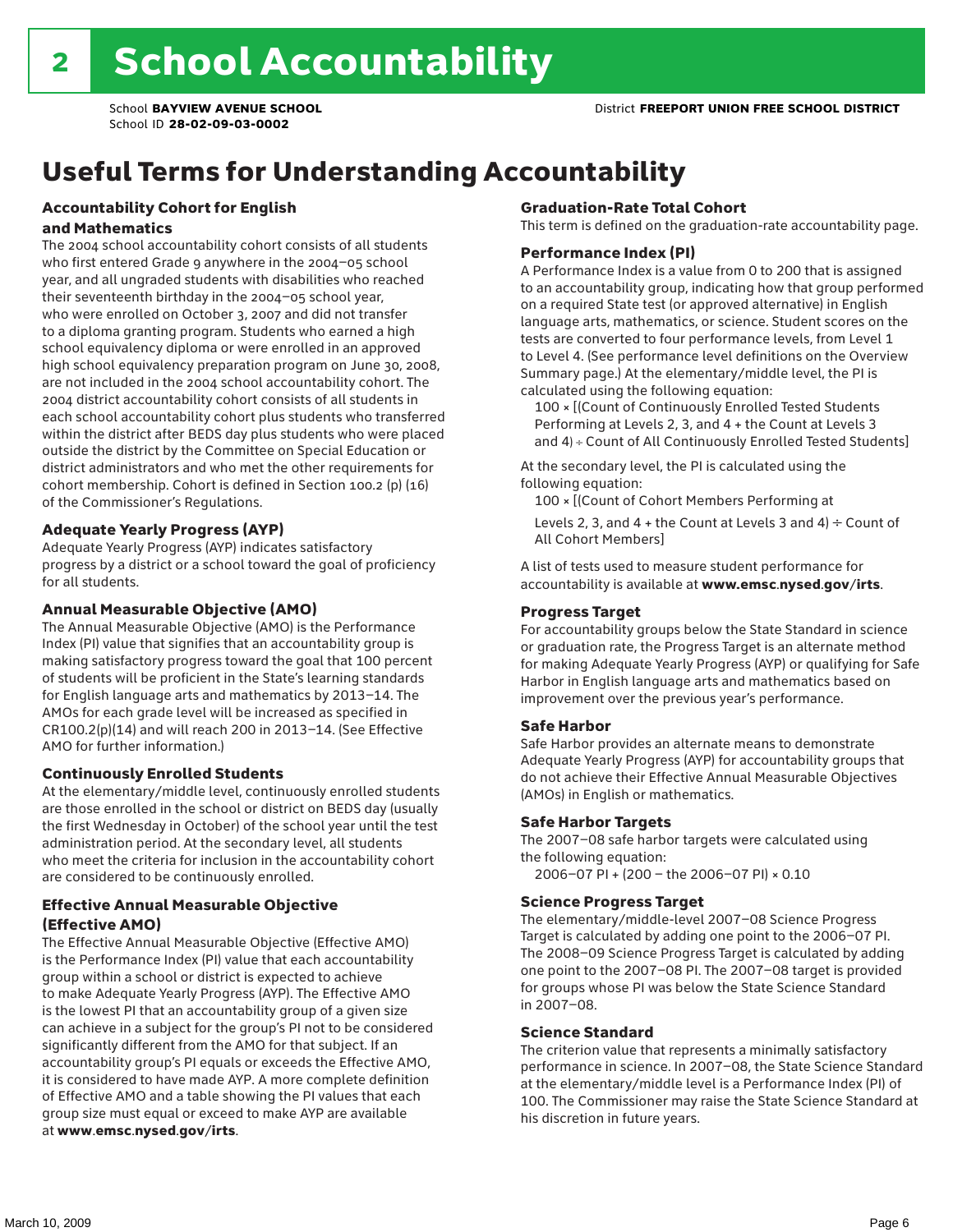## Understanding Your School Accountability Status

The list below defines the school status categories applied to each accountability measure under New York State's accountability system, which is divided into a Federal Title I component and a State component. Accountability measures for schools at the elementary/middle level are English language arts (ELA), mathematics, and science; at the secondary level, they are ELA, mathematics, and graduation rate. A school may be assigned a different status for different accountability measures. The overall status of a school is the status assigned to the school for the accountability measure with the most advanced designation in the hierarchy. If the school receives Title I funds, it is the most advanced designation in the Title I hierarchy, unless the school is in good standing under Title I but identified as SRAP under the State hierarchy. A school that does not receive Title I funding in a school year does not have a federal status in that year; however, all schools (except charter schools) receive a state status even if they do not receive Title I funding. Schools in improvement status under Title I must provide school choice for their students; those in need of improvement in year 2 and beyond must also provide Supplemental Education Services to eligible students. Other consequences for schools not in good standing can be found at: www.emsc.nysed.gov/irts/school-accountability/about.shtml.

| <b>Federal Title I Status</b><br>(Applies to all New York State schools receiving Title I funds)                                                                                                                                                                                                         | <b>New York State Status</b><br>(Applies to all New York State public schools except charter schools) |                                                                                                                                                                                                                                                                                                                 |  |  |  |
|----------------------------------------------------------------------------------------------------------------------------------------------------------------------------------------------------------------------------------------------------------------------------------------------------------|-------------------------------------------------------------------------------------------------------|-----------------------------------------------------------------------------------------------------------------------------------------------------------------------------------------------------------------------------------------------------------------------------------------------------------------|--|--|--|
| School in Good Standing<br>Restructuring, Restructuring, Requiring Academic Progress, or as a School Under Registration Review.                                                                                                                                                                          |                                                                                                       | A school is considered to be in good standing if it has not been identified as a School in Need of Improvement, in Corrective Action, Planning for                                                                                                                                                              |  |  |  |
| School in Need of Improvement (Year 1)<br>A school that has not made AYP on the same accountability<br>measure for two consecutive years while receiving Title I funds<br>is considered a School in Need of Improvement (Year 1) for the<br>following year.                                              |                                                                                                       | <b>School Requiring Academic Progress (Year 1)</b><br>A school that has not made AYP on the same accountability<br>measure for two consecutive years is considered a School<br>Requiring Academic Progress (Year 1) for the following year.                                                                     |  |  |  |
| School in Need of Improvement (Year 2)<br>A School in Need of Improvement (Year 1) that does not make<br>AYP on the accountability measure for which it was identified<br>is considered a School in Need of Improvement (Year 2) for the<br>following year, if it continues to receive Title I funds.    |                                                                                                       | <b>School Requiring Academic Progress (Year 2)</b><br>A School Requiring Academic Progress (Year 1) that does not<br>make AYP on the accountability measure for which it was identified<br>is considered a School Requiring Academic Progress (Year 2) for<br>the following year.                               |  |  |  |
| <b>School in Corrective Action</b><br>A School in Need of Improvement (Year 2) that does not make<br>AYP on the accountability measure for which it was identified is<br>considered a School in Corrective Action for the following year,<br>if it continues to receive Title I funds.                   |                                                                                                       | <b>School Requiring Academic Progress (Year 3)</b><br>A School Requiring Academic Progress (Year 2) that does not<br>make AYP on the accountability measure for which it was identified<br>is considered a School Requiring Academic Progress (Year 3) for<br>the following year.                               |  |  |  |
| <b>School Planning for Restructuring</b><br>A School in Corrective Action that does not make AYP on the<br>accountability measure for which it was identified is considered<br>a School Planning for Restructuring for the following year, if it<br>continues to receive Title I funds.                  |                                                                                                       | <b>School Requiring Academic Progress (Year 4)</b><br>A School Requiring Academic Progress (Year 3) that does not<br>make AYP on the accountability measure for which it was identified<br>is considered a School Requiring Academic Progress (Year 4) for<br>the following year.                               |  |  |  |
| School Restructuring (Year 1)<br>A School Planning for Restructuring that does not make<br>AYP on the accountability measure for which it was identified is<br>considered a School Restructuring (Year 1) for the following year,<br>if it continues to receive Title I funds.                           |                                                                                                       | <b>School Requiring Academic Progress (Year 5 and above)</b><br>A School Requiring Academic Progress (Year 4 and above) that does not<br>make AYP on the accountability measure for which it was identified is<br>considered a School Requiring Academic Progress (Year 5 and above) for<br>the following year. |  |  |  |
| School Restructuring (Year 2 and above)<br>A School Restructuring (Year 1 and above) that does not make<br>AYP on the accountability measure for which it was identified<br>is considered a School Restructuring (Year 2 and above) for the<br>following year, if it continues to receive Title I funds. |                                                                                                       |                                                                                                                                                                                                                                                                                                                 |  |  |  |

Pending - A school's status is "Pending" if the school requires special evaluation procedures and they have not yet been completed.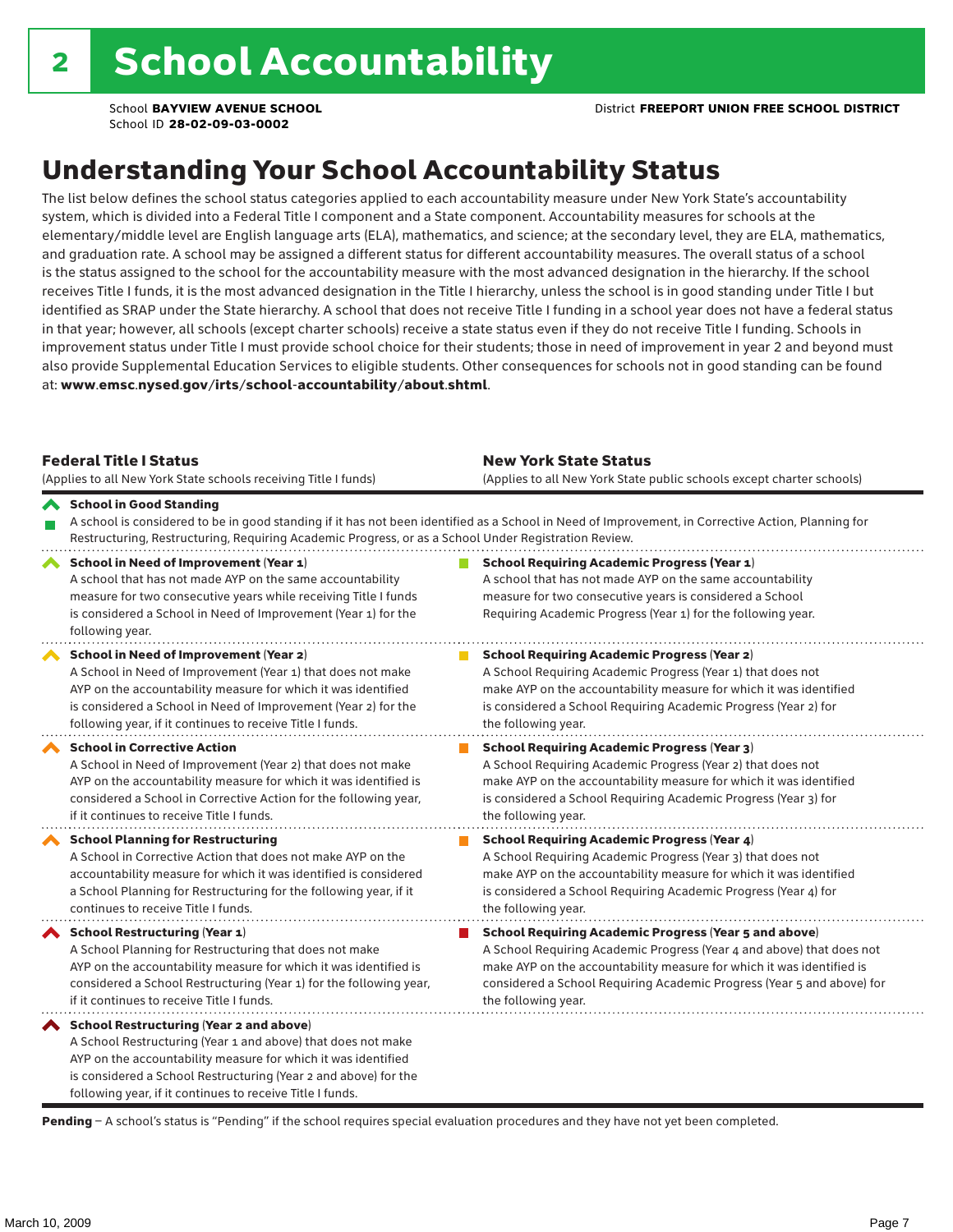# 2 School Accountability

School ID **28-02-09-03-0002**

### Summary

| <b>Overall Accountability</b> | <b>Good Standing</b>                                    |                                                                                                                                                                                                                                                                                                                                        |             |                        |  |  |  |
|-------------------------------|---------------------------------------------------------|----------------------------------------------------------------------------------------------------------------------------------------------------------------------------------------------------------------------------------------------------------------------------------------------------------------------------------------|-------------|------------------------|--|--|--|
| <b>Status (2008-09)</b>       |                                                         | <b>Elementary/Middle Level</b>                                                                                                                                                                                                                                                                                                         |             | <b>Secondary Level</b> |  |  |  |
|                               | <b>ELA</b>                                              | Good Standing                                                                                                                                                                                                                                                                                                                          | ELA         |                        |  |  |  |
|                               | Math<br>Good Standing                                   |                                                                                                                                                                                                                                                                                                                                        | Math        |                        |  |  |  |
|                               |                                                         | Science <a> Science</a> Science Science Science <a> Science <a> Science <a> Science <a> Science <a> Science <a> Science <a> Science <a> Science <a> Science <a> Science <a<br></a<br> Science <a> Science <a> Science <a<br <="" td=""><td></td><td><b>Graduation Rate</b></td></a<br></a></a></a></a></a></a></a></a></a></a></a></a> |             | <b>Graduation Rate</b> |  |  |  |
| <b>Title I Part A Funding</b> | <b>Years the School Received Title I Part A Funding</b> |                                                                                                                                                                                                                                                                                                                                        |             |                        |  |  |  |
|                               | $2006 - 07$                                             |                                                                                                                                                                                                                                                                                                                                        | $2007 - 08$ | $2008 - 09$            |  |  |  |
|                               | YES                                                     |                                                                                                                                                                                                                                                                                                                                        | <b>YES</b>  | <b>YES</b>             |  |  |  |

#### On which accountability measures did this school make Adequate Yearly Progress (AYP) and which groups made AYP on each measure?

|                                                     | <b>Elementary/Middle Level</b> |                              |               | <b>Secondary Level</b> |             |                        |  |
|-----------------------------------------------------|--------------------------------|------------------------------|---------------|------------------------|-------------|------------------------|--|
|                                                     | English                        |                              |               | English                |             |                        |  |
| <b>Student Groups</b>                               | Language Arts                  | Mathematics                  | Science       | Language Arts          | Mathematics | <b>Graduation Rate</b> |  |
| <b>All Students</b>                                 | V                              | v                            | V             |                        |             |                        |  |
| <b>Ethnicity</b>                                    |                                |                              |               |                        |             |                        |  |
| American Indian or Alaska Native                    |                                |                              |               |                        |             |                        |  |
| <b>Black or African American</b>                    |                                |                              |               |                        |             |                        |  |
| Hispanic or Latino                                  | v                              |                              |               |                        |             |                        |  |
| Asian or Native Hawaiian/Other Pacific<br>Islander  |                                |                              |               |                        |             |                        |  |
| White                                               |                                |                              |               |                        |             |                        |  |
| Multiracial                                         |                                |                              |               |                        |             |                        |  |
| <b>Other Groups</b>                                 |                                |                              |               |                        |             |                        |  |
| <b>Students with Disabilities</b>                   | v                              | ✔                            |               |                        |             |                        |  |
| Limited English Proficient                          |                                | V                            |               |                        |             |                        |  |
| <b>Economically Disadvantaged</b>                   | V                              | V                            |               |                        |             |                        |  |
| <b>Student groups making</b><br>AYP in each subject | $\blacktriangleright$ 5 of 5   | $\blacktriangleright$ 6 of 6 | $\vee$ 1 of 1 |                        |             |                        |  |

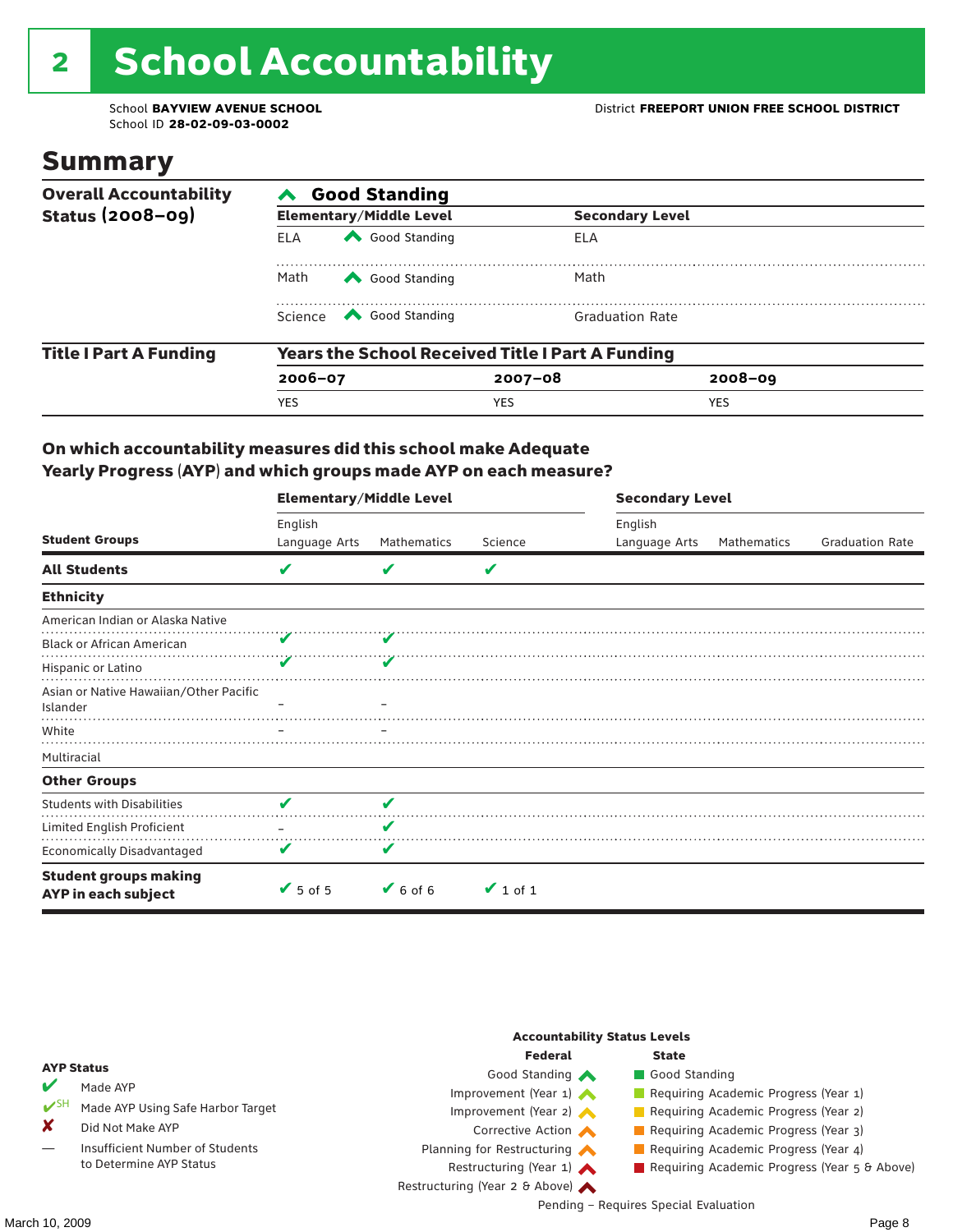## **Elementary/Middle-Level English Language Arts**

| <b>Accountability Status</b><br>for This Subject<br>$(2008 - 09)$ | ▰      | Good Standing                                          |
|-------------------------------------------------------------------|--------|--------------------------------------------------------|
| <b>Accountability Measures</b>                                    | 5 of 5 | Student groups making AYP in English language arts     |
|                                                                   | v      | Made AYP                                               |
| <b>Prospective Status</b>                                         |        | This school will be in good standing in 2009-10. [101] |

#### How did students in each accountability group perform on **elementary/middle-level English language arts accountability measures?**

|                                                            | <b>AYP</b>      | Participation <sup>2</sup> |            | Test Performance <sup>3</sup> |             | <b>Performance Objectives</b> |                    |         |
|------------------------------------------------------------|-----------------|----------------------------|------------|-------------------------------|-------------|-------------------------------|--------------------|---------|
| <b>Student Group</b>                                       |                 | Met                        | Percentage | Met                           | Performance | Effective                     | Safe Harbor Target |         |
| (Total: Continuous Enrollment) <sup>1</sup>                | <b>Status</b>   | Criterion                  | Tested     | Criterion                     | Index       | AMO                           | $2007 - 08$        | 2008-09 |
| <b>All Students (241:233)</b>                              | V               | V                          | 100%       | V                             | 179         | 126                           |                    |         |
| <b>Ethnicity</b>                                           |                 |                            |            |                               |             |                               |                    |         |
| American Indian or Alaska Native<br>(0:0)                  |                 |                            |            |                               |             |                               |                    |         |
| <b>Black or African American</b><br>(92:91)                | ✔               | ✔                          | 100%       | V                             | 187         | 123                           |                    |         |
| Hispanic or Latino (125:118)                               | V               | V                          | 100%       | V                             | 171         | 123                           |                    |         |
| Asian or Native Hawaiian/Other Pacific<br>Islander $(1:1)$ |                 |                            |            |                               |             |                               |                    |         |
| White (23:23)                                              |                 |                            |            |                               |             |                               |                    |         |
| Multiracial (0:0)                                          |                 |                            |            |                               |             |                               |                    |         |
| <b>Other Groups</b>                                        |                 |                            |            |                               |             |                               |                    |         |
| Students with Disabilities <sup>4</sup>                    |                 |                            |            |                               |             |                               |                    |         |
| (35:35)                                                    |                 |                            |            | V                             | 154         | 117                           |                    |         |
| Limited English Proficient <sup>5</sup>                    |                 |                            |            |                               |             |                               |                    |         |
| (30:23)                                                    |                 |                            |            |                               |             |                               |                    |         |
| <b>Economically Disadvantaged</b><br>(235:229)             | V               | v                          | 100%       | V                             | 179         | 126                           |                    |         |
| <b>Final AYP Determination</b>                             | $\sqrt{5}$ of 5 |                            |            |                               |             |                               |                    |         |

#### **NOTES**

- <sup>1</sup> These data show the count of students enrolled during the test administration period (used for Participation) followed by the count of continuously enrolled tested students (used for Performance). For accountability calculations,
- students who were excused from testing for medical reasons are not included in the enrollment count. <sup>2</sup> Groups with fewer than 40 students enrolled during the test administration period are not required to meet the participation criterion. If the participation rate of a group fell below 95 percent in 2007–08, the enrollment shown is the sum of 2006–07 and 2007–08 enrollments and the percent tested is the weighted average
- of the participation rates over those two years.<br><sup>3</sup> For schools with fewer than 30 continuously enrolled tested students in the All Students group in 2007–08, data for 2006–07 and 2007–08 were combined to determine counts and PIs. For schools with 30 or more continuously enrolled students in the All Students group in 2007–08, student groups with fewer than 30
- continuously enrolled tested students are not required to meet the performance criterion. <sup>4</sup> If the school failed to make AYP solely because of the performance of students with disabilities, met the 95% participation requirement for this group, and would meet or exceed the AMO for this subject if 34 points were added to the PI, then the school is considered to have made AYP for students with disabilities.
- $5$  If the count of LEP students is equal to or greater than 30, former LEP students are also included in the performance calculations.
- ‡ This student group did not make AYP in science; therefore, it did not qualify for Safe Harbor.
- Made AYP
	- Made AYP Using Safe Harbor Target
- X Did Not Make AYP
- Insufficient Number of Students to Determine AYP Status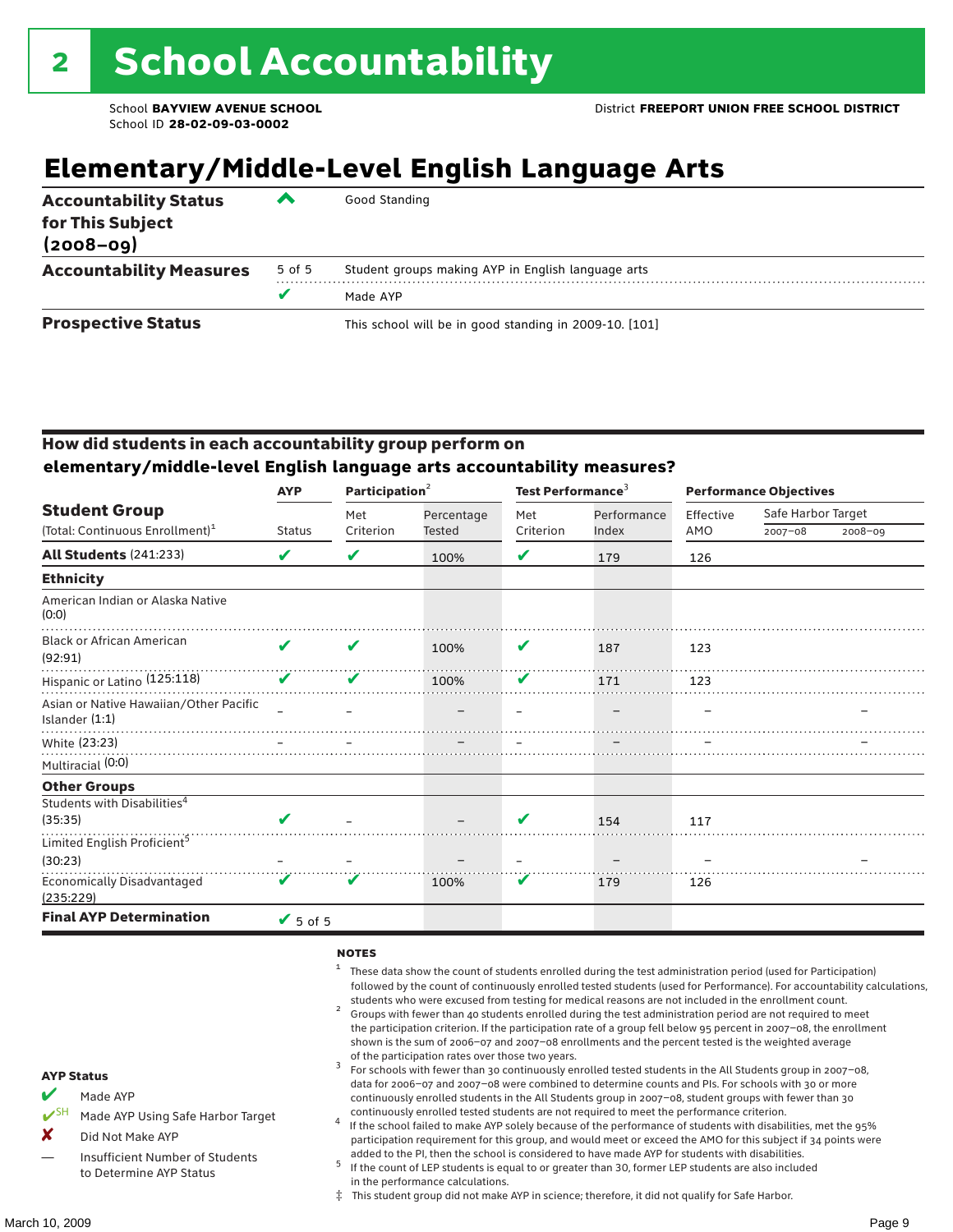## **Elementary/Middle-Level Mathematics**

| <b>Accountability Status</b><br>for This Subject<br>$(2008 - 09)$ | ▰      | Good Standing                                          |
|-------------------------------------------------------------------|--------|--------------------------------------------------------|
| <b>Accountability Measures</b>                                    | 6 of 6 | Student groups making AYP in mathematics               |
|                                                                   | v      | Made AYP                                               |
| <b>Prospective Status</b>                                         |        | This school will be in good standing in 2009-10. [101] |

#### How did students in each accountability group perform on **elementary/middle-level mathematics accountability measures?**

|                                                            | <b>AYP</b>    |           | Participation <sup>2</sup> |                         | Test Performance <sup>3</sup> | <b>Performance Objectives</b> |                    |             |  |
|------------------------------------------------------------|---------------|-----------|----------------------------|-------------------------|-------------------------------|-------------------------------|--------------------|-------------|--|
| <b>Student Group</b>                                       |               | Met       | Percentage                 | Met                     | Performance                   | Effective                     | Safe Harbor Target |             |  |
| (Total: Continuous Enrollment) <sup>1</sup>                | <b>Status</b> | Criterion | <b>Tested</b>              | Criterion               | Index                         | AMO                           | $2007 - 08$        | $2008 - 09$ |  |
| <b>All Students (245:239)</b>                              | V             | V         | 100%                       | V                       | 197                           | 95                            |                    |             |  |
| <b>Ethnicity</b>                                           |               |           |                            |                         |                               |                               |                    |             |  |
| American Indian or Alaska Native<br>(0:0)                  |               |           |                            |                         |                               |                               |                    |             |  |
| <b>Black or African American</b><br>(94:90)                | ✔             | ✔         | 100%                       | V                       | 197                           | 92                            |                    |             |  |
| Hispanic or Latino (127:125)                               | V             | V         | 100%                       | V                       | 197                           | 93                            |                    |             |  |
| Asian or Native Hawaiian/Other Pacific<br>Islander $(1:1)$ |               |           |                            |                         |                               |                               |                    |             |  |
| White (23:23)                                              |               |           |                            |                         |                               |                               |                    |             |  |
| Multiracial (0:0)                                          |               |           |                            |                         |                               |                               |                    |             |  |
| <b>Other Groups</b>                                        |               |           |                            |                         |                               |                               |                    |             |  |
| Students with Disabilities <sup>4</sup>                    |               |           |                            |                         |                               |                               |                    |             |  |
| (34:34)                                                    | V             |           |                            | $\overline{\mathbf{v}}$ | 191                           | 85                            |                    |             |  |
| Limited English Proficient <sup>5</sup>                    |               |           |                            |                         |                               |                               |                    |             |  |
| (30:66)                                                    | V             |           |                            | V                       | 194                           | 90                            |                    |             |  |
| <b>Economically Disadvantaged</b><br>(239:233)             | V             | V         | 100%                       | V                       | 197                           | 95                            |                    |             |  |
| <b>Final AYP Determination</b>                             | $6$ of 6      |           |                            |                         |                               |                               |                    |             |  |

#### **NOTES**

- <sup>1</sup> These data show the count of students enrolled during the test administration period (used for Participation) followed by the count of continuously enrolled tested students (used for Performance). For accountability calculations,
- students who were excused from testing for medical reasons are not included in the enrollment count.<br><sup>2</sup> Groups with fewer than 40 students enrolled during the test administration period are not required to meet the participation criterion. If the participation rate of a group fell below 95 percent in 2007–08, the enrollment shown is the sum of 2006–07 and 2007–08 enrollments and the percent tested is the weighted average
- of the participation rates over those two years.<br><sup>3</sup> For schools with fewer than 30 continuously enrolled tested students in the All Students group in 2007–08, data for 2006–07 and 2007–08 were combined to determine counts and PIs. For schools with 30 or more continuously enrolled students in the All Students group in 2007–08, student groups with fewer than 30
- continuously enrolled tested students are not required to meet the performance criterion. <sup>4</sup> If the school failed to make AYP solely because of the performance of students with disabilities, met the 95% participation requirement for this group, and would meet or exceed the AMO for this subject if 34 points were added to the PI, then the school is considered to have made AYP for students with disabilities.
- $5$  If the count of LEP students is equal to or greater than 30, former LEP students are also included in the performance calculations.
- ‡ This student group did not make AYP in science; therefore, it did not qualify for Safe Harbor.

Made AYP

Made AYP Using Safe Harbor Target

- X Did Not Make AYP
- Insufficient Number of Students to Determine AYP Status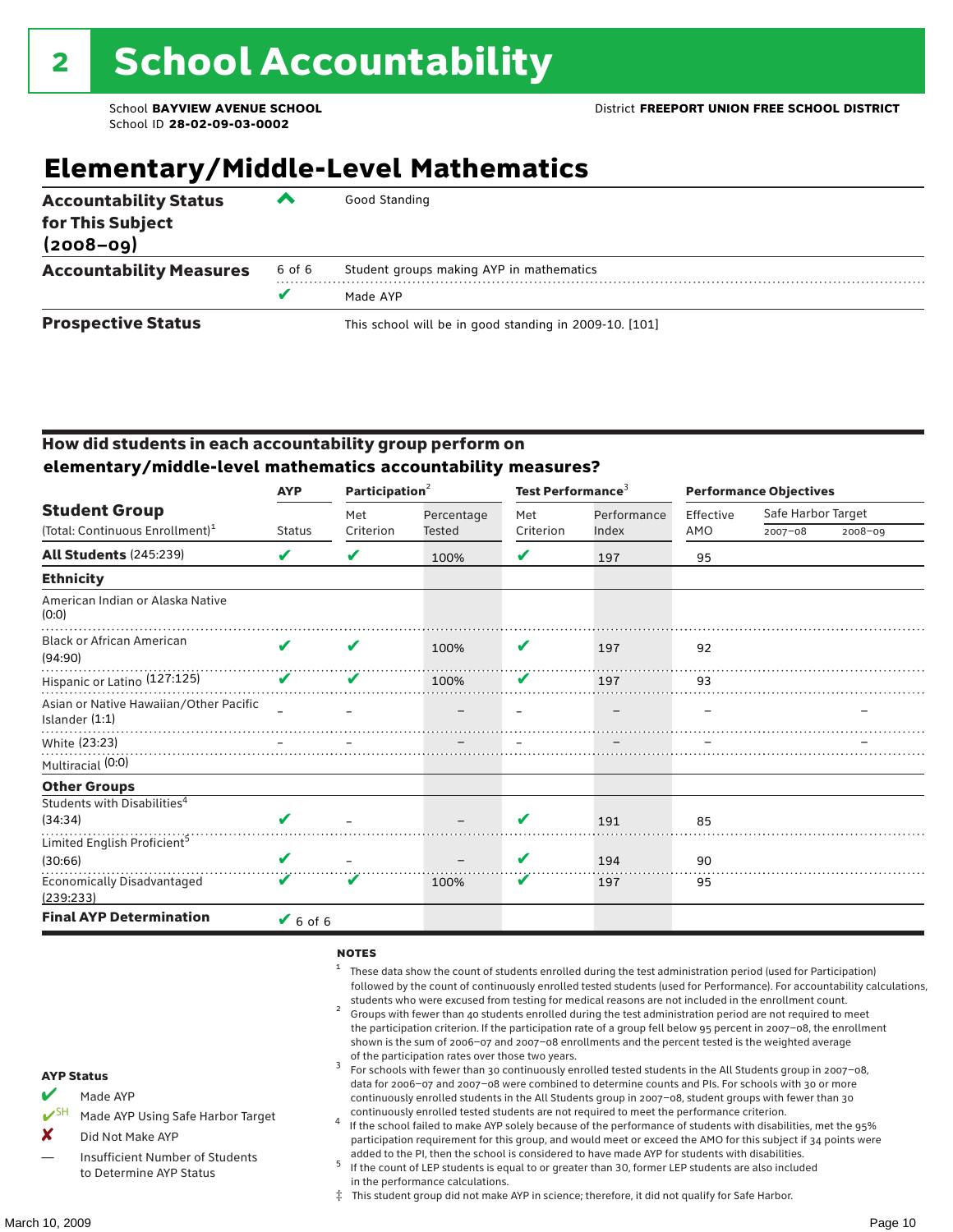### Elementary/Middle-Level Science

| <b>Accountability Status</b><br>for This Subject<br>$(2008 - 09)$ | ▰      | Good Standing                                          |
|-------------------------------------------------------------------|--------|--------------------------------------------------------|
|                                                                   |        |                                                        |
| <b>Accountability Measures</b>                                    | 1 of 1 | Student groups making AYP in science                   |
|                                                                   | v      | Made AYP                                               |
| <b>Prospective Status</b>                                         |        | This school will be in good standing in 2009-10. [101] |

#### How did students in each accountability group perform on elementary/middle-level science accountability measures?

|                                                                                                                                                                                   | <b>AYP</b>                 |                                                   | Participation <sup>2</sup>                                                    |                                                            | Test Performance <sup>3</sup> |                                                                                                                                                                                                                                                                                                                                                                                                                                                                                                                                                                                                                                                                                                                                                                                                                                                                                                                                                                                                                                                 | <b>Performance Objectives</b> |                 |                 |
|-----------------------------------------------------------------------------------------------------------------------------------------------------------------------------------|----------------------------|---------------------------------------------------|-------------------------------------------------------------------------------|------------------------------------------------------------|-------------------------------|-------------------------------------------------------------------------------------------------------------------------------------------------------------------------------------------------------------------------------------------------------------------------------------------------------------------------------------------------------------------------------------------------------------------------------------------------------------------------------------------------------------------------------------------------------------------------------------------------------------------------------------------------------------------------------------------------------------------------------------------------------------------------------------------------------------------------------------------------------------------------------------------------------------------------------------------------------------------------------------------------------------------------------------------------|-------------------------------|-----------------|-----------------|
| <b>Student Group</b>                                                                                                                                                              |                            | Safe Harbor                                       | Met                                                                           | Percentage                                                 | Met                           | Performance                                                                                                                                                                                                                                                                                                                                                                                                                                                                                                                                                                                                                                                                                                                                                                                                                                                                                                                                                                                                                                     | State                         | Progress Target |                 |
| (Total: Continuous Enrollment) <sup>1</sup>                                                                                                                                       |                            | Status Qualification                              | Criterion                                                                     | Tested                                                     | Criterion                     | Index                                                                                                                                                                                                                                                                                                                                                                                                                                                                                                                                                                                                                                                                                                                                                                                                                                                                                                                                                                                                                                           | Standard                      |                 | 2007-08 2008-09 |
| <b>All Students (111:107)</b>                                                                                                                                                     | $\boldsymbol{\mathcal{U}}$ | Qualified                                         | V                                                                             | 98%                                                        | V                             | 199                                                                                                                                                                                                                                                                                                                                                                                                                                                                                                                                                                                                                                                                                                                                                                                                                                                                                                                                                                                                                                             | 100                           |                 |                 |
| <b>Ethnicity</b>                                                                                                                                                                  |                            |                                                   |                                                                               |                                                            |                               |                                                                                                                                                                                                                                                                                                                                                                                                                                                                                                                                                                                                                                                                                                                                                                                                                                                                                                                                                                                                                                                 |                               |                 |                 |
| American Indian or Alaska Native<br>(0:0)                                                                                                                                         |                            |                                                   |                                                                               |                                                            |                               |                                                                                                                                                                                                                                                                                                                                                                                                                                                                                                                                                                                                                                                                                                                                                                                                                                                                                                                                                                                                                                                 |                               |                 |                 |
| <b>Black or African American</b><br>(45:42)                                                                                                                                       |                            | <b>Oualified</b>                                  | V                                                                             | 96%                                                        | V                             | 200                                                                                                                                                                                                                                                                                                                                                                                                                                                                                                                                                                                                                                                                                                                                                                                                                                                                                                                                                                                                                                             | 100                           |                 |                 |
| Hispanic or Latino (51:50)                                                                                                                                                        |                            | Oualified                                         |                                                                               | 100%                                                       | V                             | 198                                                                                                                                                                                                                                                                                                                                                                                                                                                                                                                                                                                                                                                                                                                                                                                                                                                                                                                                                                                                                                             | 100                           |                 |                 |
| Asian or Native Hawaiian/Other Pacific<br>Islander (1:1)                                                                                                                          |                            |                                                   |                                                                               |                                                            |                               |                                                                                                                                                                                                                                                                                                                                                                                                                                                                                                                                                                                                                                                                                                                                                                                                                                                                                                                                                                                                                                                 |                               |                 |                 |
| White (14:14)                                                                                                                                                                     |                            |                                                   |                                                                               |                                                            |                               |                                                                                                                                                                                                                                                                                                                                                                                                                                                                                                                                                                                                                                                                                                                                                                                                                                                                                                                                                                                                                                                 |                               |                 |                 |
| Multiracial (0:0)                                                                                                                                                                 |                            |                                                   |                                                                               |                                                            |                               |                                                                                                                                                                                                                                                                                                                                                                                                                                                                                                                                                                                                                                                                                                                                                                                                                                                                                                                                                                                                                                                 |                               |                 |                 |
| <b>Other Groups</b>                                                                                                                                                               |                            |                                                   |                                                                               |                                                            |                               |                                                                                                                                                                                                                                                                                                                                                                                                                                                                                                                                                                                                                                                                                                                                                                                                                                                                                                                                                                                                                                                 |                               |                 |                 |
| <b>Students with Disabilities</b><br>(11:11)                                                                                                                                      |                            |                                                   |                                                                               |                                                            |                               |                                                                                                                                                                                                                                                                                                                                                                                                                                                                                                                                                                                                                                                                                                                                                                                                                                                                                                                                                                                                                                                 |                               |                 |                 |
| Limited English Proficient <sup>4</sup><br>(12:12)                                                                                                                                |                            |                                                   |                                                                               |                                                            |                               |                                                                                                                                                                                                                                                                                                                                                                                                                                                                                                                                                                                                                                                                                                                                                                                                                                                                                                                                                                                                                                                 |                               |                 |                 |
| <b>Economically Disadvantaged</b><br>(107:104)                                                                                                                                    |                            | <b>Oualified</b>                                  | v                                                                             | 99%                                                        | V                             | 199                                                                                                                                                                                                                                                                                                                                                                                                                                                                                                                                                                                                                                                                                                                                                                                                                                                                                                                                                                                                                                             | 100                           |                 |                 |
| <b>Final AYP Determination</b>                                                                                                                                                    | $\vee$ 1 of 1              |                                                   |                                                                               |                                                            |                               |                                                                                                                                                                                                                                                                                                                                                                                                                                                                                                                                                                                                                                                                                                                                                                                                                                                                                                                                                                                                                                                 |                               |                 |                 |
| <b>AYP Status</b><br>V<br>Made AYP<br>$V^{\text{SH}}$<br>Made AYP Using Safe Harbor Target<br>X<br>Did Not Make AYP<br>Insufficient Number of Students<br>to Determine AYP Status |                            | <b>NOTES</b><br>1<br>$\overline{\mathbf{c}}$<br>3 | participation rates over those two years.<br>in the performance calculations. | were combined to determine counts and performance indices. |                               | These data show the count of students enrolled during the test administration period (used for Participation)<br>followed by the count of continuously enrolled tested students (used for Performance). For accountability calculations,<br>students who were excused from testing for medical reasons are not included in the enrollment count.<br>Groups with fewer than 40 students enrolled during the test administration period are not required to meet<br>the participation criterion. If the participation rate of a group fell below 80 percent in 2007-08, the enrollment<br>shown is the sum of 2006-07 and 2007-08 enrollments and the percent tested is the weighted average of the<br>Groups with fewer than 30 continuously enrolled tested students are not required to meet the performance criterion.<br>For schools with fewer than 30 continuously enrolled tested students in 2007-08, data for 2006-07 and 2007-08<br>If the count of LEP students is equal to or greater than 30, former LEP students are also included |                               |                 |                 |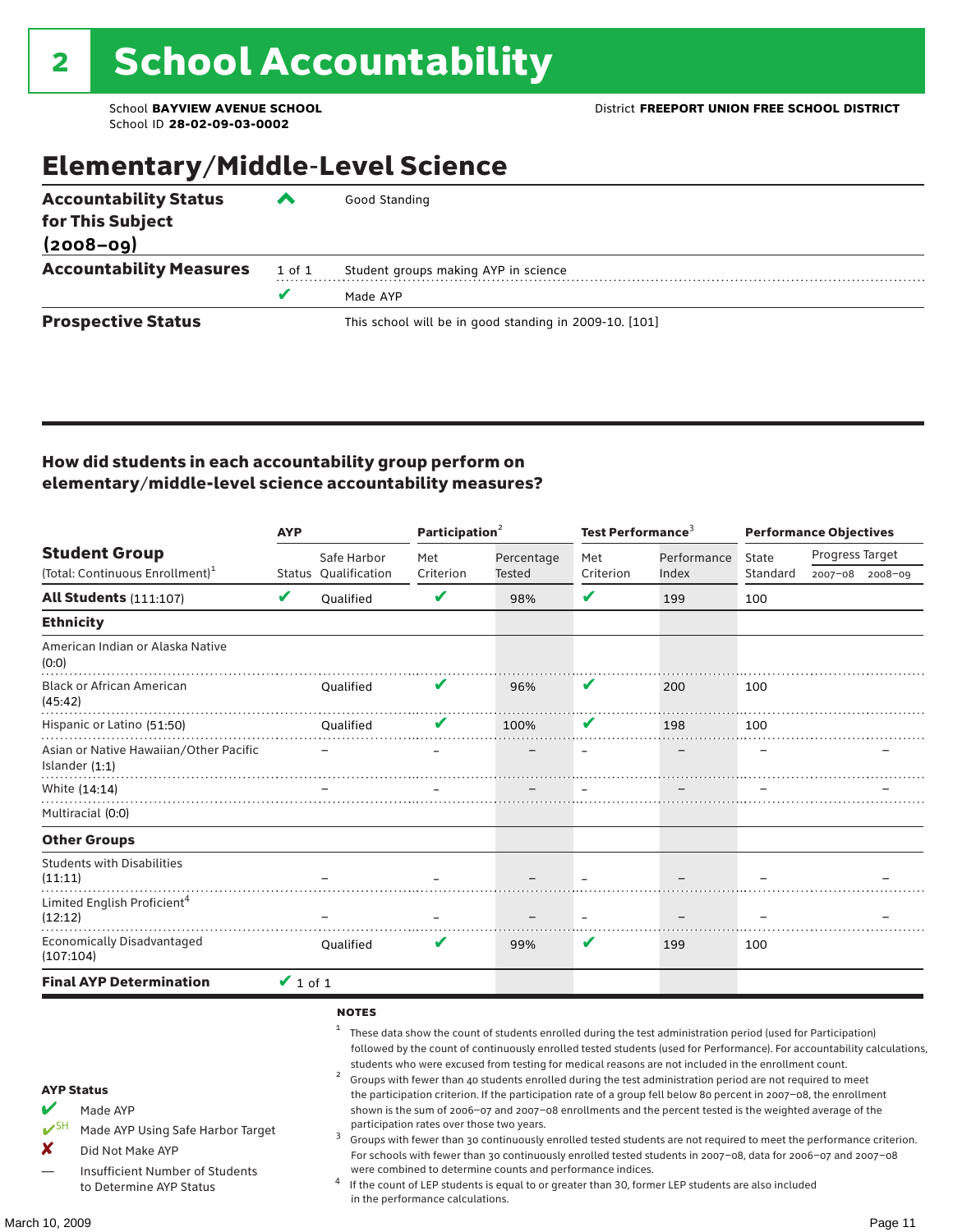### Summary of 2007–08 School Performance

Performance on the State assessments in English language arts, mathematics, and science at the elementary and middle levels is reported in terms of mean scores and the percentage of tested students scoring at or above Level 2, Level 3, and Level 4. Performance on the State assessments in ELA and mathematics at the secondary level is reported in terms of the percentage of students in a cohort scoring at these levels.

|                              | Percentage of students that<br>scored at or above Level 3 | Total<br>Tested |      |
|------------------------------|-----------------------------------------------------------|-----------------|------|
| <b>English Language Arts</b> | 0%                                                        | 50%             | 100% |
| Grade 3                      | 77%                                                       |                 | 128  |
| Grade 4                      | 84%                                                       |                 | 106  |
| <b>Mathematics</b>           |                                                           |                 |      |
| Grade 3                      | 97%                                                       |                 | 135  |
| Grade 4                      | 97%                                                       |                 | 110  |
| <b>Science</b>               |                                                           |                 |      |
| Grade 4                      | 99%                                                       |                 | 109  |

#### School **BAYVIEW AVENUE SCHOOL** District **FREEPORT UNION FREE SCHOOL DISTRICT**

#### About the Performance Level Descriptors

#### Level 1: Not Meeting Learning Standards.

Student performance does not demonstrate an understanding of the content expected in the subject and grade level.

#### Level 2: Partially Meeting Learning Standards.

Student performance demonstrates a partial understanding of the content expected in the subject and grade level.

#### Level 3: Meeting Learning Standards.

Student performance demonstrates an understanding of the content expected in the subject and grade level.

#### Level 4: Meeting Learning Standards with Distinction.

Student performance demonstrates a thorough understanding of the content expected in the subject and grade level.

#### How are Need/Resource Capacity (N/RC) categories determined?

Districts are divided into high, average, and low need categories based on their ability to meet the special needs of their students with local resources. Districts in the high need category are subdivided into four categories based on enrollment size and, in some cases, number of students per square mile. More information about the categories can be found in the *Report to the Governor and the Legislature on the Educational Status of the State's Schools* at www.emsc.nysed.gov/irts.

#### What are Similar Schools?

In this section, this school's performance is compared with that of similar schools.

Within each N/RC category, the Department identifies Similar Schools: schools that serve similar students and have similar resources. Each school report card compares the school's performance with that of similar schools. The following factors are considered in grouping schools: a) the grade level served by the school and b) rates of student poverty and limited English proficiency. Student poverty levels are indicated by determining the percentage of children in each school who participate in the free-lunch program. By combining these factors, a measure of student need is created and used to place schools into relatively low (lowest quartile), relatively high (highest quartile), and typical (mid-range) groups.

#### This School's Similar Schools Group: **7**

All schools in this group are elementary level schools in urban or suburban school districts with high student needs in relation to district resources.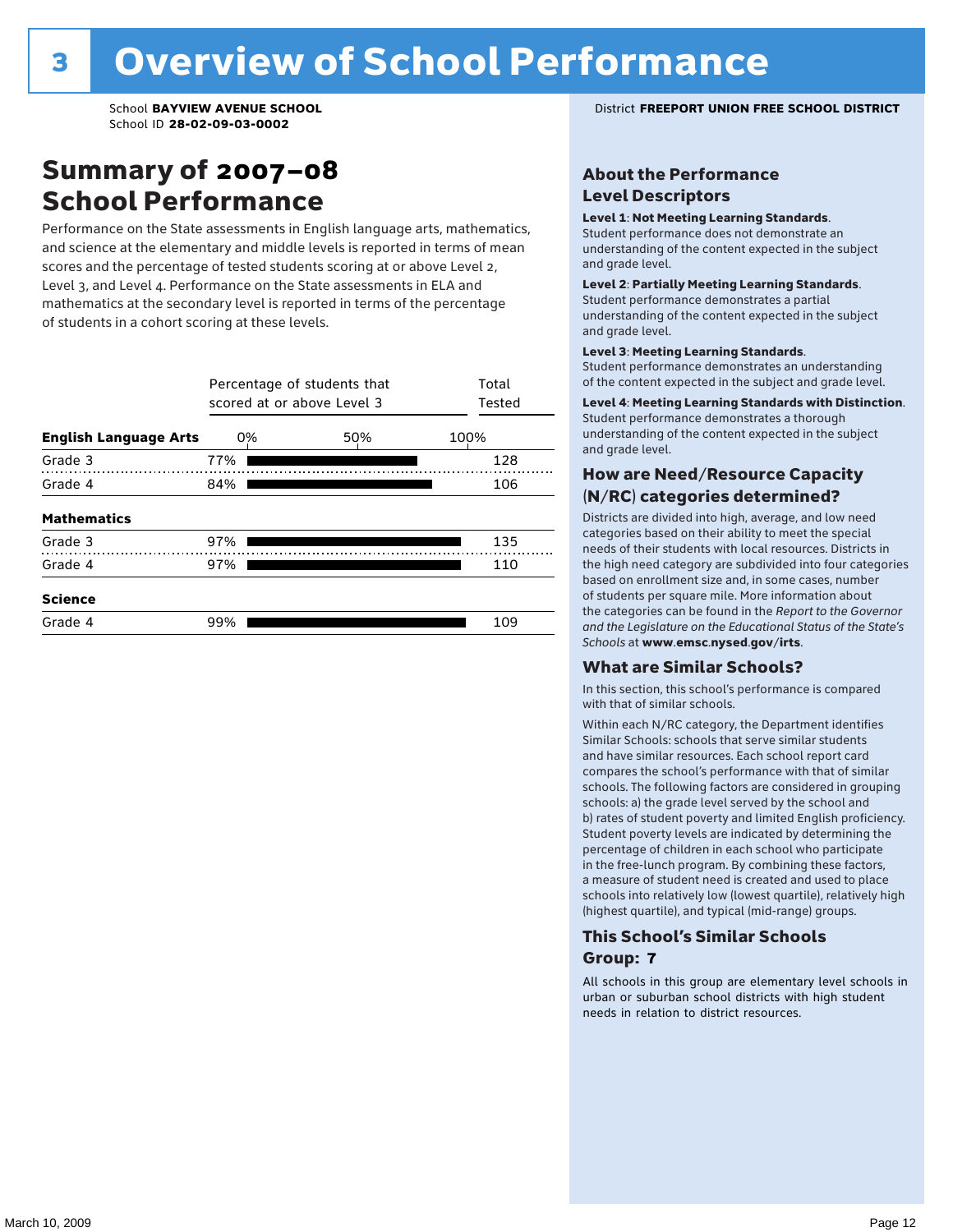## **This School's Results in Grade 3 English Language Arts**

|                                                    |        | <b>This School</b>              |                                 |         |          | <b>Similar Schools</b>          |         |                                 |        |  |
|----------------------------------------------------|--------|---------------------------------|---------------------------------|---------|----------|---------------------------------|---------|---------------------------------|--------|--|
|                                                    |        | Percentage scoring at level(s): |                                 |         |          | Percentage scoring at level(s): |         |                                 |        |  |
|                                                    |        | $2 - 4$                         | $3 - 4$                         | 4       |          | $2 - 4$                         | $3 - 4$ | 4                               |        |  |
| 2008 Mean Score: 669                               | Range: | 616-780                         | 650-780                         |         | 720-780* |                                 |         |                                 |        |  |
| 2007 Mean Score: 669                               | 100%   | 100% 96%                        | 77% 75%                         |         |          | 97% 93%                         | 74% 69% |                                 |        |  |
| $\blacksquare$ 2007-08<br>$2006 - 07$              |        |                                 |                                 |         | 7%<br>4% |                                 |         |                                 | 12% 9% |  |
| Number of Tested Students:                         |        | 128 110                         | 98                              | 86      | 5<br>9   |                                 |         |                                 |        |  |
| <b>Results by</b>                                  |        | 2007-08 School Year             |                                 |         |          | 2006-07 School Year             |         |                                 |        |  |
|                                                    |        | Total                           | Percentage scoring at level(s): |         |          | Total                           |         | Percentage scoring at level(s): |        |  |
| <b>Student Group</b>                               |        | Tested                          | $2 - 4$                         | $3 - 4$ | 4        | Tested                          | $2 - 4$ | $3 - 4$                         | 4      |  |
| <b>All Students</b>                                |        | 128                             | 100%                            | 77%     | 7%       | 115                             | 96%     | 75%                             | 4%     |  |
| Female                                             |        | 57                              | 100%                            | 75%     | 9%       | 56                              | 93%     | 82%                             | 4%     |  |
| Male                                               |        | 71                              | 100%                            | 77%     | 6%       | 59                              | 98%     | 68%                             | 5%     |  |
| American Indian or Alaska Native                   |        |                                 |                                 |         |          |                                 |         |                                 |        |  |
| Black or African American                          |        | 49                              | 100%                            | 84%     | 6%       | 49                              | 96%     | 84%                             | 6%     |  |
| Hispanic or Latino                                 |        | 70                              | 100%                            | 71%     | 7%       | 51                              | 94%     | 61%                             | 0%     |  |
| Asian or Native Hawaiian/Other<br>Pacific Islander |        |                                 |                                 |         |          | $\mathbf{1}$                    |         |                                 |        |  |
| White                                              |        | 9                               | 100%                            | 78%     | 11%      | 14                              |         |                                 |        |  |
| Multiracial                                        |        |                                 |                                 |         |          |                                 |         |                                 |        |  |
| Small Group Totals                                 |        |                                 |                                 |         |          | 15                              | 100%    | 93%                             | 13%    |  |
| <b>General-Education Students</b>                  |        | 104                             | 100%                            | 82%     | 9%       | 108                             | 95%     | 77%                             | 5%     |  |
| <b>Students with Disabilities</b>                  |        | 24                              | 100%                            | 54%     | 0%       | 7                               | 100%    | 43%                             | 0%     |  |
| English Proficient                                 |        | 115                             | 100%                            | 80%     | 7%       | 93                              | 98%     | 86%                             | 5%     |  |
| Limited English Proficient                         |        | 13                              | 100%                            | 46%     | 8%       | 22                              | 86%     | 27%                             | 0%     |  |
| Economically Disadvantaged                         |        | 126                             |                                 |         |          | 57                              | 93%     | 61%                             | 0%     |  |
| Not Disadvantaged                                  |        | $\overline{2}$                  |                                 |         |          | 58                              | 98%     | 88%                             | 9%     |  |
| Migrant                                            |        |                                 |                                 |         |          |                                 |         |                                 |        |  |
| Not Migrant                                        |        | 128                             | 100%                            | 77%     | 7%       | 115                             | 96%     | 75%                             | 4%     |  |

**NOTES** 

The – symbol indicates that data for a group of students have been suppressed. If a group has fewer than five students,<br>data for that group and the next smallest group(s) are suppressed to protect the privacy of individual

\* Level 4 range is for 2007–08 only. The 2006–07 range is 730–780.

| <b>Other</b>                                                                                         | 2007-08 School Year |                             |         |     | 2006-07 School Year |                             |         |     |  |
|------------------------------------------------------------------------------------------------------|---------------------|-----------------------------|---------|-----|---------------------|-----------------------------|---------|-----|--|
|                                                                                                      | Total               | Number scoring at level(s): |         |     | Total               | Number scoring at level(s): |         |     |  |
| <b>Assessments</b>                                                                                   | Tested              | $2 - 4$                     | $3 - 4$ | 4   | Tested              | $2 - 4$                     | $3 - 4$ | 4   |  |
| New York State Alternate Assessment<br>(NYSAA): Grade 3 Equivalent                                   |                     |                             |         |     | 0                   |                             |         |     |  |
| New York State English as a Second<br>Language Achievement Test (NYSESLAT) <sup>+</sup> :<br>Grade 3 | 5.                  | N/A                         | N/A     | N/A |                     | N/A                         | N/A     | N/A |  |

† These counts represent recently arrived LEP students who used the NYSESLAT to fulfill the English language arts participation requirement.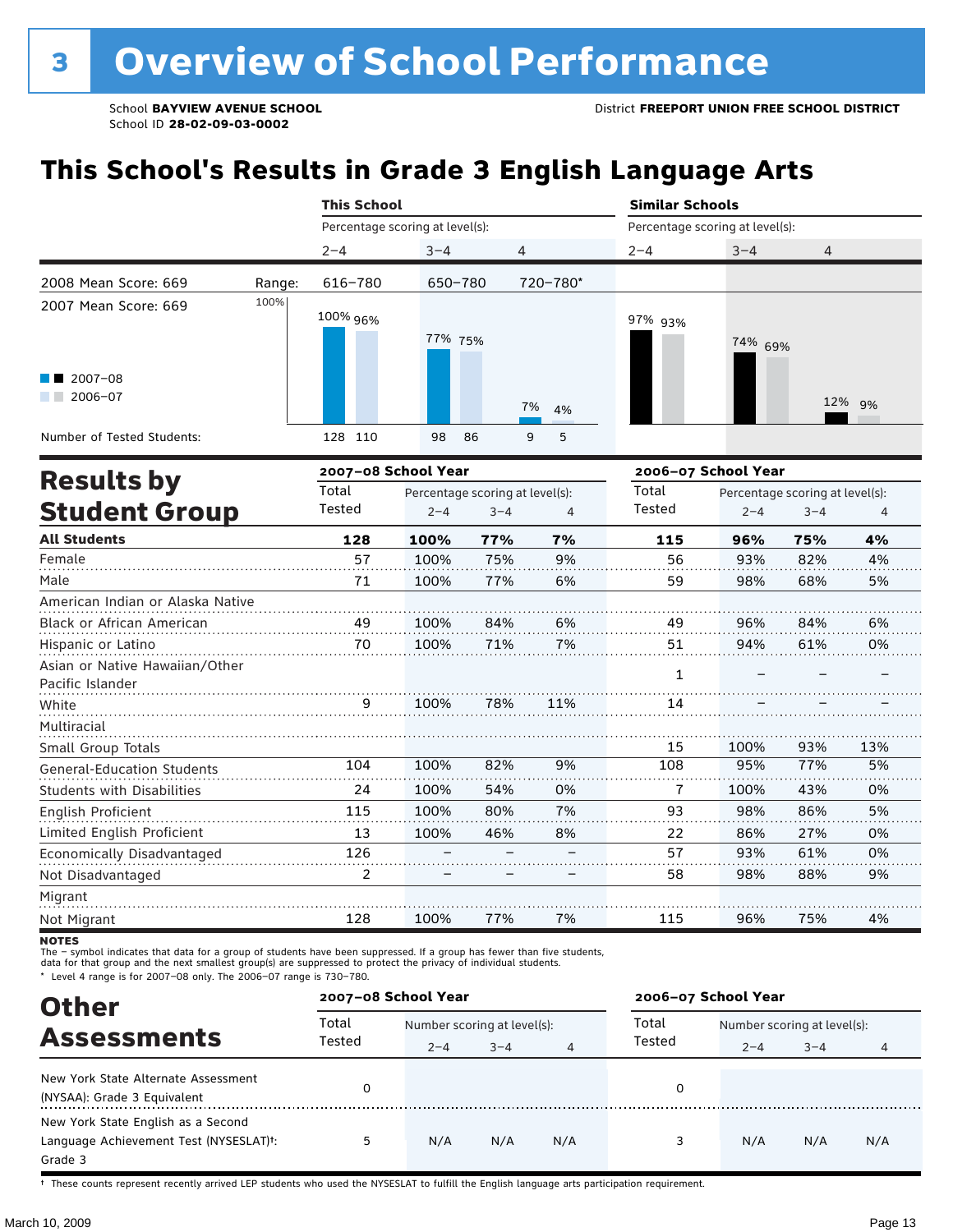## **This School's Results in Grade 3 Mathematics**

|                                                    |        | <b>This School</b>              |                                 |         |                | <b>Similar Schools</b>          |                     |                                 |                |  |
|----------------------------------------------------|--------|---------------------------------|---------------------------------|---------|----------------|---------------------------------|---------------------|---------------------------------|----------------|--|
|                                                    |        | Percentage scoring at level(s): |                                 |         |                | Percentage scoring at level(s): |                     |                                 |                |  |
|                                                    |        | $2 - 4$                         | $3 - 4$                         | 4       |                | $2 - 4$                         | $3 - 4$             | 4                               |                |  |
| 2008 Mean Score: 690                               | Range: | 624-770                         | 650-770                         |         | 703-770        |                                 |                     |                                 |                |  |
| 2007 Mean Score: 692                               | 100%   | 99% 98%                         | 97% 91%                         |         |                | 98% 97%                         | 92% 85%             |                                 |                |  |
| $2007 - 08$<br>$2006 - 07$                         |        |                                 |                                 |         | 34%<br>24%     |                                 |                     |                                 | 23% 22%        |  |
| Number of Tested Students:                         |        | 134 116                         | 131 107                         |         | 33<br>40       |                                 |                     |                                 |                |  |
|                                                    |        | 2007-08 School Year             |                                 |         |                |                                 | 2006-07 School Year |                                 |                |  |
| <b>Results by</b>                                  |        | Total                           | Percentage scoring at level(s): |         |                | Total                           |                     | Percentage scoring at level(s): |                |  |
| <b>Student Group</b>                               |        | Tested                          | $2 - 4$                         | $3 - 4$ | $\overline{4}$ | Tested                          | $2 - 4$             | $3 - 4$                         | $\overline{4}$ |  |
| <b>All Students</b>                                |        | 135                             | 99%                             | 97%     | 24%            | 118                             | 98%                 | 91%                             | 34%            |  |
| Female                                             |        | 62                              | 98%                             | 95%     | 8%             | 58                              | 98%                 | 88%                             | 38%            |  |
| Male                                               |        | 73                              | 100%                            | 99%     | 38%            | 60                              | 98%                 | 93%                             | 30%            |  |
| American Indian or Alaska Native                   |        |                                 |                                 |         |                |                                 |                     |                                 |                |  |
| Black or African American                          |        | 50                              | 100%                            | 98%     | 22%            | 49                              | 96%                 | 90%                             | 35%            |  |
| Hispanic or Latino                                 |        | 76                              | 99%                             | 97%     | 26%            | 54                              | 100%                | 91%                             | 26%            |  |
| Asian or Native Hawaiian/Other<br>Pacific Islander |        |                                 |                                 |         |                | 1                               |                     |                                 |                |  |
| White                                              |        | 9                               | 100%                            | 89%     | 22%            | 14                              |                     |                                 |                |  |
| Multiracial                                        |        |                                 |                                 |         |                |                                 |                     |                                 |                |  |
| Small Group Totals                                 |        |                                 |                                 |         |                | 15                              | 100%                | 93%                             | 60%            |  |
| <b>General-Education Students</b>                  |        | 112                             | 99%                             | 98%     | 25%            | 111                             | 99%                 | 91%                             | 35%            |  |
| <b>Students with Disabilities</b>                  |        | 23                              | 100%                            | 91%     | 22%            | 7                               | 86%                 | 86%                             | 14%            |  |
| English Proficient                                 |        | 117                             | 100%                            | 98%     | 26%            | 94                              | 98%                 | 93%                             | 40%            |  |
| Limited English Proficient                         |        | 18                              | 94%                             | 89%     | 17%            | 24                              | 100%                | 83%                             | 8%             |  |
| Economically Disadvantaged                         |        | 132                             |                                 |         |                | 58                              | 98%                 | 90%                             | 19%            |  |
| Not Disadvantaged                                  |        | 3                               |                                 |         |                | 60                              | 98%                 | 92%                             | 48%            |  |
| Migrant                                            |        |                                 |                                 |         |                |                                 |                     |                                 |                |  |

**NOTES** 

Not Migrant

135

The – symbol indicates that data for a group of students have been suppressed. If a group has fewer than five students,<br>data for that group and the next smallest group(s) are suppressed to protect the privacy of individual

| <b>Other</b>                                                       | 2007-08 School Year |                             |         | 2006-07 School Year |                             |         |   |  |
|--------------------------------------------------------------------|---------------------|-----------------------------|---------|---------------------|-----------------------------|---------|---|--|
| <b>Assessments</b>                                                 | Total               | Number scoring at level(s): |         | Total               | Number scoring at level(s): |         |   |  |
|                                                                    | Tested              | $2 - 4$                     | $3 - 4$ | Tested              | $2 - 4$                     | $3 - 4$ | 4 |  |
| New York State Alternate Assessment<br>(NYSAA): Grade 3 Equivalent |                     |                             |         |                     |                             |         |   |  |

97%

24%

118

98%

91%

34%

99%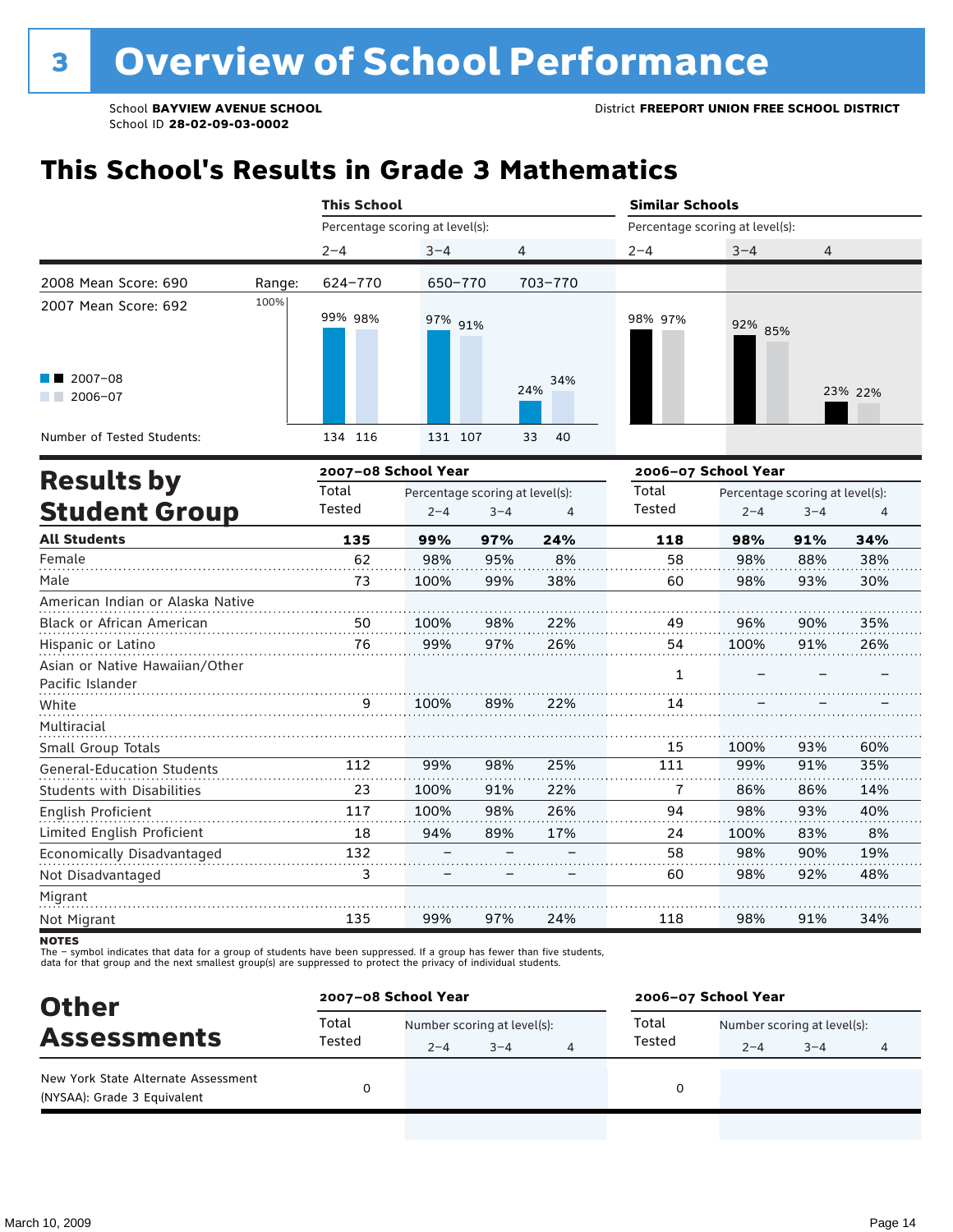## **This School's Results in Grade 4 English Language Arts**

|                                                           |        | <b>This School</b>              |                                 |         |                      | <b>Similar Schools</b> |                                 |                                 |        |  |  |
|-----------------------------------------------------------|--------|---------------------------------|---------------------------------|---------|----------------------|------------------------|---------------------------------|---------------------------------|--------|--|--|
|                                                           |        | Percentage scoring at level(s): |                                 |         |                      |                        | Percentage scoring at level(s): |                                 |        |  |  |
|                                                           |        | $2 - 4$                         | $3 - 4$                         | 4       |                      | $2 - 4$                | $3 - 4$                         | $\overline{4}$                  |        |  |  |
| 2008 Mean Score: 680                                      | Range: | 612-775                         | 650-775                         |         | 716-775              |                        |                                 |                                 |        |  |  |
| 2007 Mean Score: 667<br>$\blacksquare$ 2007-08<br>2006-07 | 100%   | 99% 94%                         | 84%                             | 73%     | 10% 6%               | 94% 93%                | 74% 71%                         |                                 | 8% 8%  |  |  |
| Number of Tested Students:                                |        | 105 113                         | 89                              | 87      | $\overline{7}$<br>11 |                        |                                 |                                 |        |  |  |
|                                                           |        | 2007-08 School Year             |                                 |         |                      |                        | 2006-07 School Year             |                                 |        |  |  |
| <b>Results by</b>                                         |        | Total                           | Percentage scoring at level(s): |         |                      | Total                  |                                 | Percentage scoring at level(s): |        |  |  |
| <b>Student Group</b>                                      |        | Tested                          | $2 - 4$                         | $3 - 4$ | 4                    | Tested                 | $2 - 4$                         | $3 - 4$                         | 4      |  |  |
| <b>All Students</b>                                       |        | 106                             | 99%                             | 84%     | 10%                  | 120                    | 94%                             | 73%                             | 6%     |  |  |
| Female                                                    |        | 51                              | 100%                            | 82%     | 10%                  | 58                     | 98%                             | 79%                             | 9%     |  |  |
| $A - L$                                                   |        |                                 | 0.001                           | 0.50    | 1.101                |                        | 0.001                           | CCD                             | $\sim$ |  |  |

| Male                              | 55  | 98%  | 85%  | 11% | 62  | 90%  | 66% | 3%  |
|-----------------------------------|-----|------|------|-----|-----|------|-----|-----|
| American Indian or Alaska Native  |     |      |      |     |     |      |     |     |
| <b>Black or African American</b>  | 43  | 100% | 91%  | 12% | 40  | 98%  | 83% | 10% |
| Hispanic or Latino                | 48  | 98%  | 73%  | 8%  | 70  | 91%  | 64% | 3%  |
| Asian or Native Hawaiian/Other    | 1   |      |      |     |     |      |     |     |
| Pacific Islander                  |     |      |      |     |     |      |     |     |
| White                             | 14  |      |      |     | 9   |      |     |     |
| Multiracial                       |     |      |      |     |     |      |     |     |
| Small Group Totals                | 15  | 100% | 100% | 13% | 10  | 100% | 90% | 10% |
| <b>General-Education Students</b> | 95  | 100% | 86%  | 12% | 103 | 99%  | 79% | 7%  |
| <b>Students with Disabilities</b> | 11  | 91%  | 64%  | 0%  | 17  | 65%  | 35% | 0%  |
| English Proficient                | 96  | 99%  | 89%  | 11% | 97  | 98%  | 81% | 7%  |
| Limited English Proficient        | 10  | 100% | 40%  | 0%  | 23  | 78%  | 35% | 0%  |
| Economically Disadvantaged        | 104 |      |      |     | 70  | 93%  | 66% | 1%  |
| Not Disadvantaged                 | 2   |      |      |     | 50  | 96%  | 82% | 12% |
| Migrant                           |     |      |      |     |     |      |     |     |
| Not Migrant                       | 106 | 99%  | 84%  | 10% | 120 | 94%  | 73% | 6%  |

**NOTES** 

The – symbol indicates that data for a group of students have been suppressed. If a group has fewer than five students,<br>data for that group and the next smallest group(s) are suppressed to protect the privacy of individual

| <b>Other</b>                                                                                         | 2007-08 School Year |                                        |         |     | 2006-07 School Year |                                        |         |     |
|------------------------------------------------------------------------------------------------------|---------------------|----------------------------------------|---------|-----|---------------------|----------------------------------------|---------|-----|
| <b>Assessments</b>                                                                                   | Total<br>Tested     | Number scoring at level(s):<br>$2 - 4$ | $3 - 4$ | 4   | Total<br>Tested     | Number scoring at level(s):<br>$2 - 4$ | $3 - 4$ | 4   |
| New York State Alternate Assessment<br>(NYSAA): Grade 4 Equivalent                                   |                     |                                        |         |     | 0                   |                                        |         |     |
| New York State English as a Second<br>Language Achievement Test (NYSESLAT) <sup>+</sup> :<br>Grade 4 |                     | N/A                                    | N/A     | N/A | 6                   | N/A                                    | N/A     | N/A |

† These counts represent recently arrived LEP students who used the NYSESLAT to fulfill the English language arts participation requirement.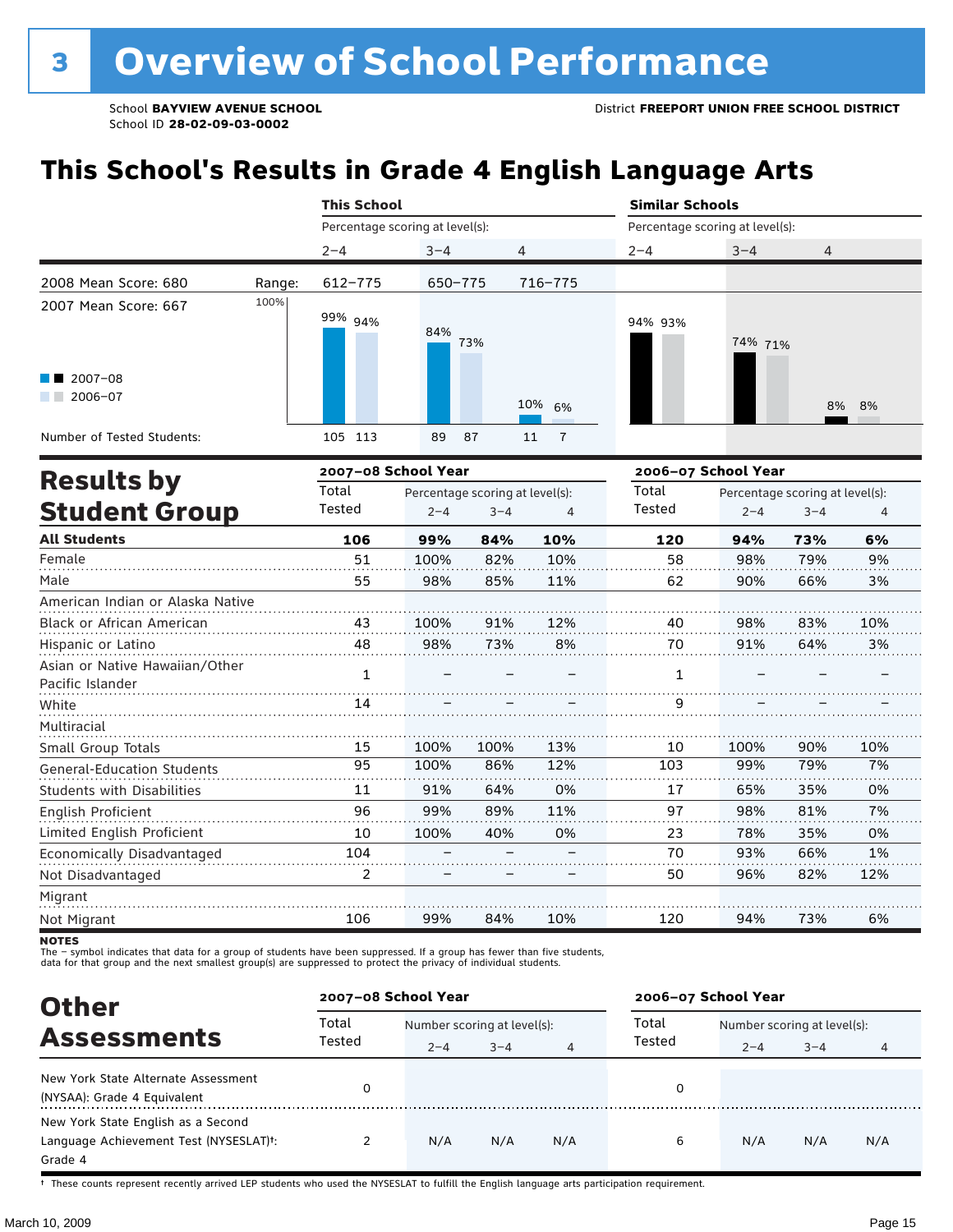## **This School's Results in Grade 4 Mathematics**

|                                                    |                                                                                            | <b>This School</b>              |         |      |          | <b>Similar Schools</b><br>Percentage scoring at level(s):                                            |         |      |         |  |
|----------------------------------------------------|--------------------------------------------------------------------------------------------|---------------------------------|---------|------|----------|------------------------------------------------------------------------------------------------------|---------|------|---------|--|
|                                                    |                                                                                            | Percentage scoring at level(s): |         |      |          |                                                                                                      |         |      |         |  |
|                                                    |                                                                                            | $2 - 4$                         | $3 - 4$ | 4    |          | $2 - 4$                                                                                              | $3 - 4$ | 4    |         |  |
| 2008 Mean Score: 696                               | Range:                                                                                     | 622-800                         | 650-800 |      | 702-800  |                                                                                                      |         |      |         |  |
| 2007 Mean Score: 696                               | 100%                                                                                       | 100% 98%                        | 97% 93% |      |          | 96% 95%                                                                                              | 85% 81% |      |         |  |
| $2007 - 08$<br>$2006 - 07$                         |                                                                                            |                                 |         |      | 51% 46%  |                                                                                                      |         |      | 25% 21% |  |
| Number of Tested Students:                         |                                                                                            | 110 124                         | 107 117 |      | 58<br>56 |                                                                                                      |         |      |         |  |
|                                                    |                                                                                            | 2007-08 School Year             |         |      |          | 2006-07 School Year<br>Total<br>Percentage scoring at level(s):<br>Tested<br>$3 - 4$<br>$2 - 4$<br>4 |         |      |         |  |
| <b>Results by</b><br><b>Student Group</b>          | Total<br>Percentage scoring at level(s):<br>Tested<br>$2 - 4$<br>$3 - 4$<br>$\overline{4}$ |                                 |         |      |          |                                                                                                      |         |      |         |  |
| <b>All Students</b>                                |                                                                                            | 110                             | 100%    | 97%  | 51%      | 126                                                                                                  | 98%     | 93%  | 46%     |  |
| Female                                             |                                                                                            | 54                              | 100%    | 96%  | 52%      | 62                                                                                                   | 97%     | 89%  | 39%     |  |
| Male                                               |                                                                                            | 56                              | 100%    | 98%  | 50%      | 64                                                                                                   | 100%    | 97%  | 53%     |  |
| American Indian or Alaska Native                   |                                                                                            |                                 |         |      |          |                                                                                                      |         |      |         |  |
| Black or African American                          |                                                                                            | 44                              | 100%    | 95%  | 59%      | 42                                                                                                   | 98%     | 90%  | 55%     |  |
| Hispanic or Latino                                 |                                                                                            | 51                              | 100%    | 98%  | 39%      | 73                                                                                                   | 99%     | 93%  | 41%     |  |
| Asian or Native Hawaiian/Other<br>Pacific Islander |                                                                                            | $\mathbf{1}$                    |         |      |          | 2                                                                                                    |         |      |         |  |
| White                                              |                                                                                            | 14                              |         |      |          | 9                                                                                                    |         |      |         |  |
| Multiracial                                        |                                                                                            |                                 |         |      |          |                                                                                                      |         |      |         |  |
| Small Group Totals                                 |                                                                                            | 15                              | 100%    | 100% | 67%      | 11                                                                                                   | 100%    | 100% | 45%     |  |
| <b>General-Education Students</b>                  |                                                                                            | 99                              | 100%    | 98%  | 56%      | 109                                                                                                  | 99%     | 93%  | 48%     |  |
| <b>Students with Disabilities</b>                  |                                                                                            | 11                              | 100%    | 91%  | 9%       | 17                                                                                                   | 94%     | 94%  | 35%     |  |
| English Proficient                                 |                                                                                            | 98                              | 100%    | 98%  | 57%      | 97                                                                                                   | 99%     | 93%  | 52%     |  |
| Limited English Proficient                         |                                                                                            | 12                              | 100%    | 92%  | 0%       | 29                                                                                                   | 97%     | 93%  | 28%     |  |
| Economically Disadvantaged                         |                                                                                            | 107                             |         |      |          | 73                                                                                                   | 97%     | 90%  | 42%     |  |
| Not Disadvantaged                                  |                                                                                            | 3                               |         |      |          | 53                                                                                                   | 100%    | 96%  | 51%     |  |
| Migrant                                            |                                                                                            |                                 |         |      |          |                                                                                                      |         |      |         |  |
| Not Migrant                                        |                                                                                            | 110                             | 100%    | 97%  | 51%      | 126                                                                                                  | 98%     | 93%  | 46%     |  |

**NOTES** 

The – symbol indicates that data for a group of students have been suppressed. If a group has fewer than five students,<br>data for that group and the next smallest group(s) are suppressed to protect the privacy of individual

| <b>Other</b>                                                       | 2007-08 School Year |                             |         |  | 2006-07 School Year |                             |         |  |  |
|--------------------------------------------------------------------|---------------------|-----------------------------|---------|--|---------------------|-----------------------------|---------|--|--|
|                                                                    | Total               | Number scoring at level(s): |         |  | Total               | Number scoring at level(s): |         |  |  |
| <b>Assessments</b>                                                 | Tested              | $2 - 4$                     | $3 - 4$ |  | Tested              | $2 - 4$                     | $3 - 4$ |  |  |
| New York State Alternate Assessment<br>(NYSAA): Grade 4 Equivalent |                     |                             |         |  |                     |                             |         |  |  |